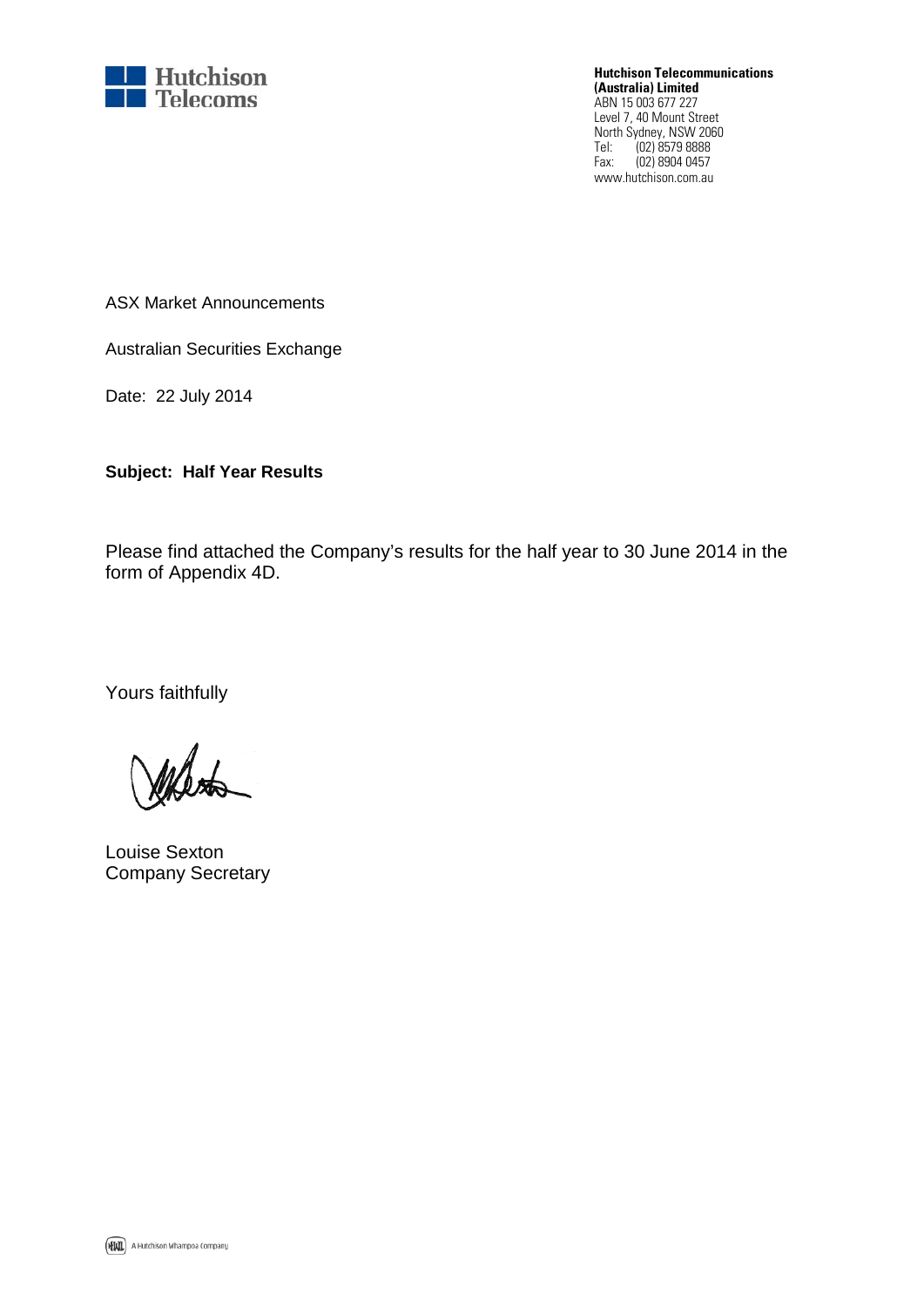

# Hutchison Telecommunications (Australia) Limited

# ASX HALF YEAR INFORMATION

# 30 June 2014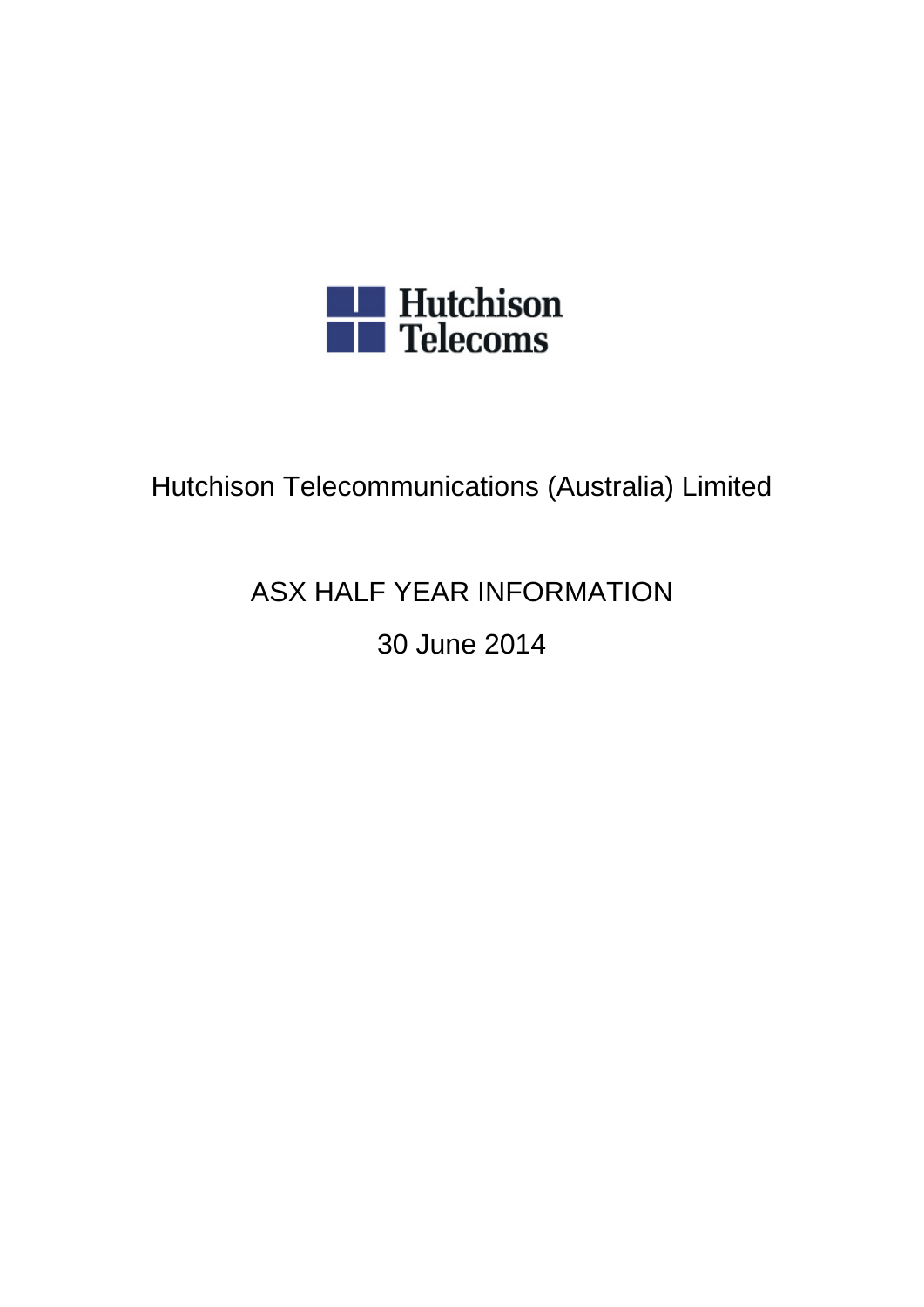# Hutchison Telecommunications (Australia) Limited

# ABN 15 003 677 227

# ASX Half Year Information

# 30 June 2014

## **Contents**

| Condensed consolidated statement of profit or loss and other comprehensive income 9 |  |
|-------------------------------------------------------------------------------------|--|
|                                                                                     |  |
|                                                                                     |  |
|                                                                                     |  |
|                                                                                     |  |
|                                                                                     |  |
|                                                                                     |  |
|                                                                                     |  |
|                                                                                     |  |

Lodged with the ASX under Listing Rule 4.3A.

This preliminary financial report does not include all the notes of the type normally included in an annual financial report. Accordingly, this report is to be read in conjunction with the annual report for the year ended 31 December 2013 and any public announcements made by Hutchison Telecommunications (Australia) Limited during the interim reporting period in accordance with the continuous disclosure requirements of the *Corporations Act 2001*.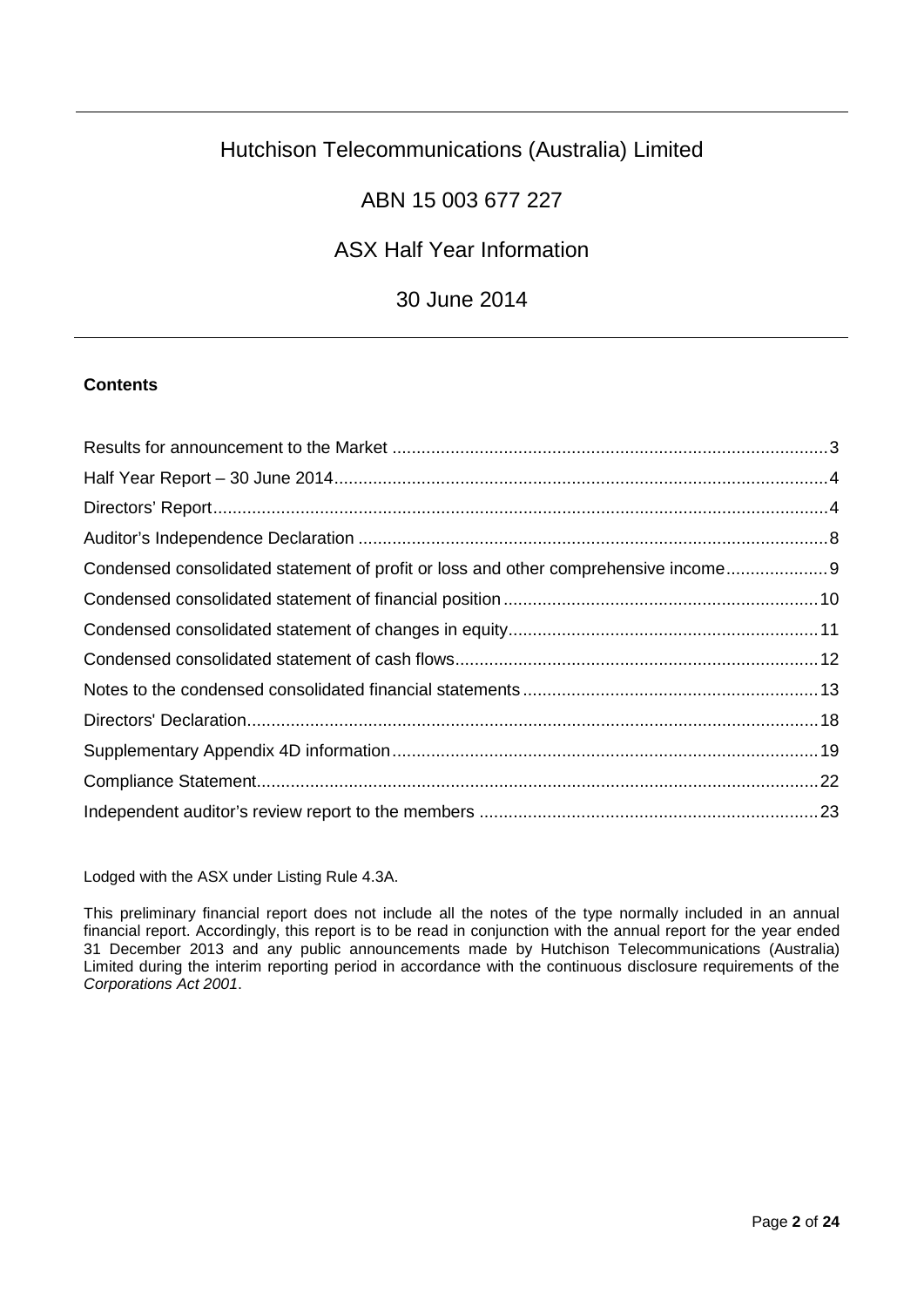## **Hutchison Telecommunications (Australia) Limited Half year ended 30 June 2014**

## <span id="page-3-0"></span>**Results for announcement to the Market**

Hutchison Telecommunications (Australia) Limited ("HTAL") reports a \$79.5 million loss for the half-year ended 30 June 2014, compared with a loss of \$95.8 million in the corresponding period last year. HTAL's share of Vodafone Hutchison Australia Pty Limited's ("VHA") net loss included in HTAL's results for the period was \$79.3 million for the half-year ended 30 June 2014 compared with a net loss of \$109.1 million in the corresponding period last year.

HTAL's revenue from ordinary activities represents interest income received on loans to VHA. HTAL's revenue from ordinary activities for the half-year ended 30 June 2014 decreased from \$15.2 million in the corresponding period last year to \$0.4 million as a result of decreased shareholder loans provided to VHA.

|                                                                                                     |     | \$'000    |
|-----------------------------------------------------------------------------------------------------|-----|-----------|
| <b>Revenue</b> from ordinary activities<br>(Appendix 4D 2.1)                                        | 97% | 442       |
| <b>Loss</b> from ordinary activities after tax<br>attributable to members<br>(Appendix 4D item 2.2) | 17% | (79, 479) |
| Net loss for the period attributable to members<br>(Appendix 4D item 2.3)                           | 17% | (79, 479) |

| <b>Dividends / distributions</b><br>(Appendix 4D item 2.4) | Amount per security | Franked amount per<br>security |
|------------------------------------------------------------|---------------------|--------------------------------|
| Final dividend (prior year)                                | Nil                 | Nil                            |
| Interim dividend                                           | Nil                 | Nil                            |

**Record date** for determining entitlements to the dividend **n/a** *(Appendix 4D item 2.5)* **n/a**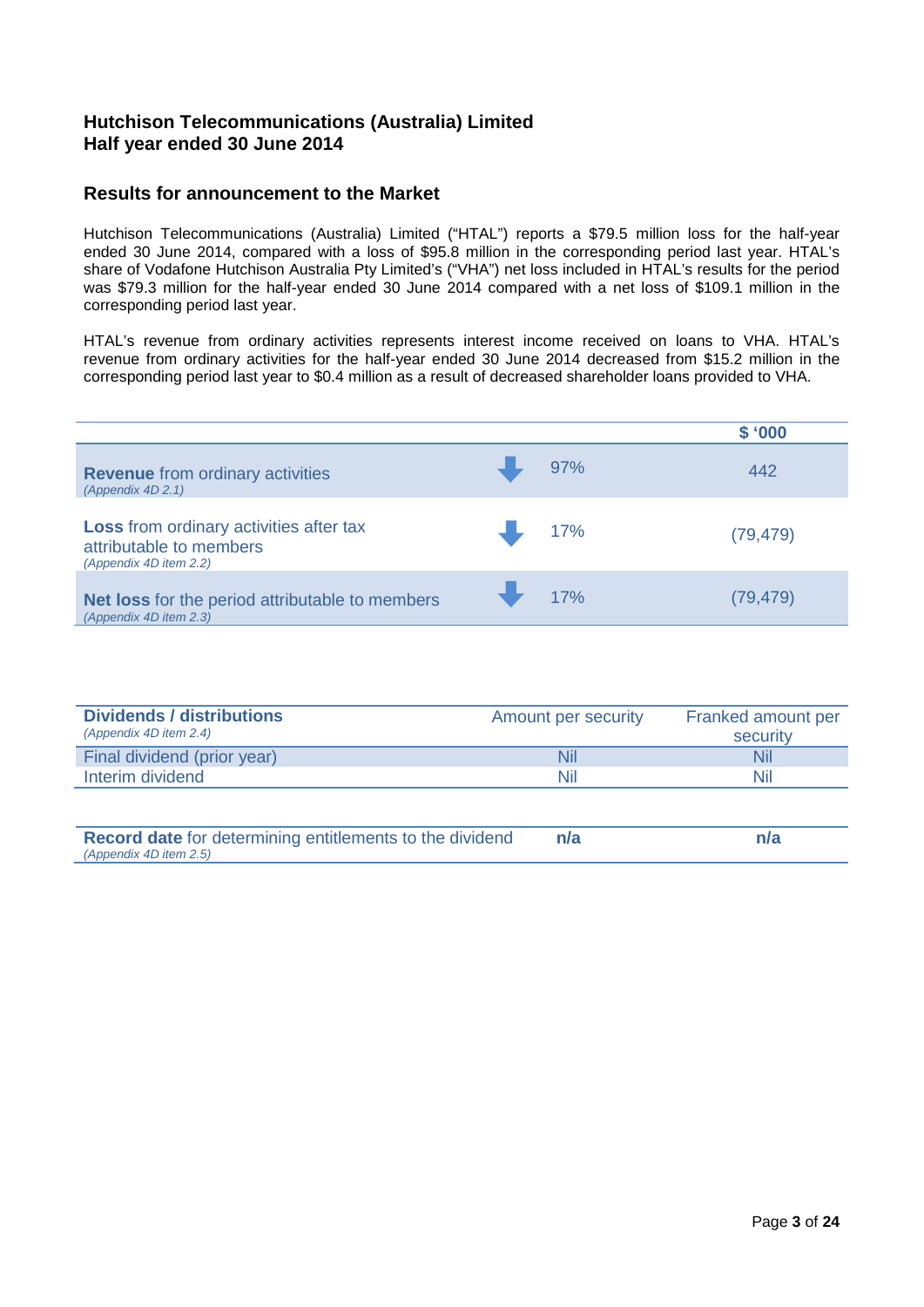## <span id="page-4-0"></span>**Hutchison Telecommunications (Australia) Limited ABN 15 003 677 227 Half Year Report – 30 June 2014**

## <span id="page-4-1"></span>**Directors' Report**

Your Directors present their report on the Consolidated Entity (the "Consolidated Entity") consisting of Hutchison Telecommunications (Australia) Limited (the "Company" or "HTAL") and the entities it controlled at the end of, or during, the half year ended 30 June 2014.

#### **Directors**

The following persons were Directors of HTAL during the whole of the half year and up to the date of this report:

FOK Kin Ning, Canning Barry ROBERTS-THOMSON CHOW WOO Mo Fong, Susan Justin Herbert GARDENER LAI Kai Ming, Dominic John Michael SCANLON Frank John SIXT Ronald Joseph SPITHILL

#### **Review of HTAL's results**

HTAL accounts for its investment in Vodafone Hutchison Australia Pty Limited ("VHA") using the equity method of accounting. Under this method, revenue from VHA's ordinary activities is not included in HTAL's consolidated revenues from ordinary activities.

HTAL reports a \$79.5 million loss for the half-year ended 30 June 2014, compared with a loss of \$95.8 million in the corresponding period last year, a 17% improvement. The VHA results (including revenue and operating costs) are included in the "share of net losses of a joint venture accounted for using the equity method" in HTAL's condensed consolidated statement of profit or loss and other comprehensive income.

HTAL's revenue from ordinary activities represents interest income received on loans to VHA. HTAL's revenue from ordinary activities for the half-year ended 30 June 2014 decreased 97% to \$0.4 million as a result of decreased shareholder loans provided to VHA.

No dividend was declared or paid by HTAL during the half-year (2013: nil).

## **VHA performance**

*This section outlines the operating performance of VHA attributable to HTAL. References to VHA's financial results reflect the 50% share of VHA attributable to HTAL. References to customer metrics reflect the total customer base of VHA.* 

The current challenge for the mobile telecommunications industry, which also presents a major growth opportunity for the industry, is the continued, robust growth in demand for connectivity and speed. In response to this challenge, VHA has formulated a clear strategy of becoming Australia's leading data company in metropolitan areas. VHA has been focused on the successful execution of a turnaround strategy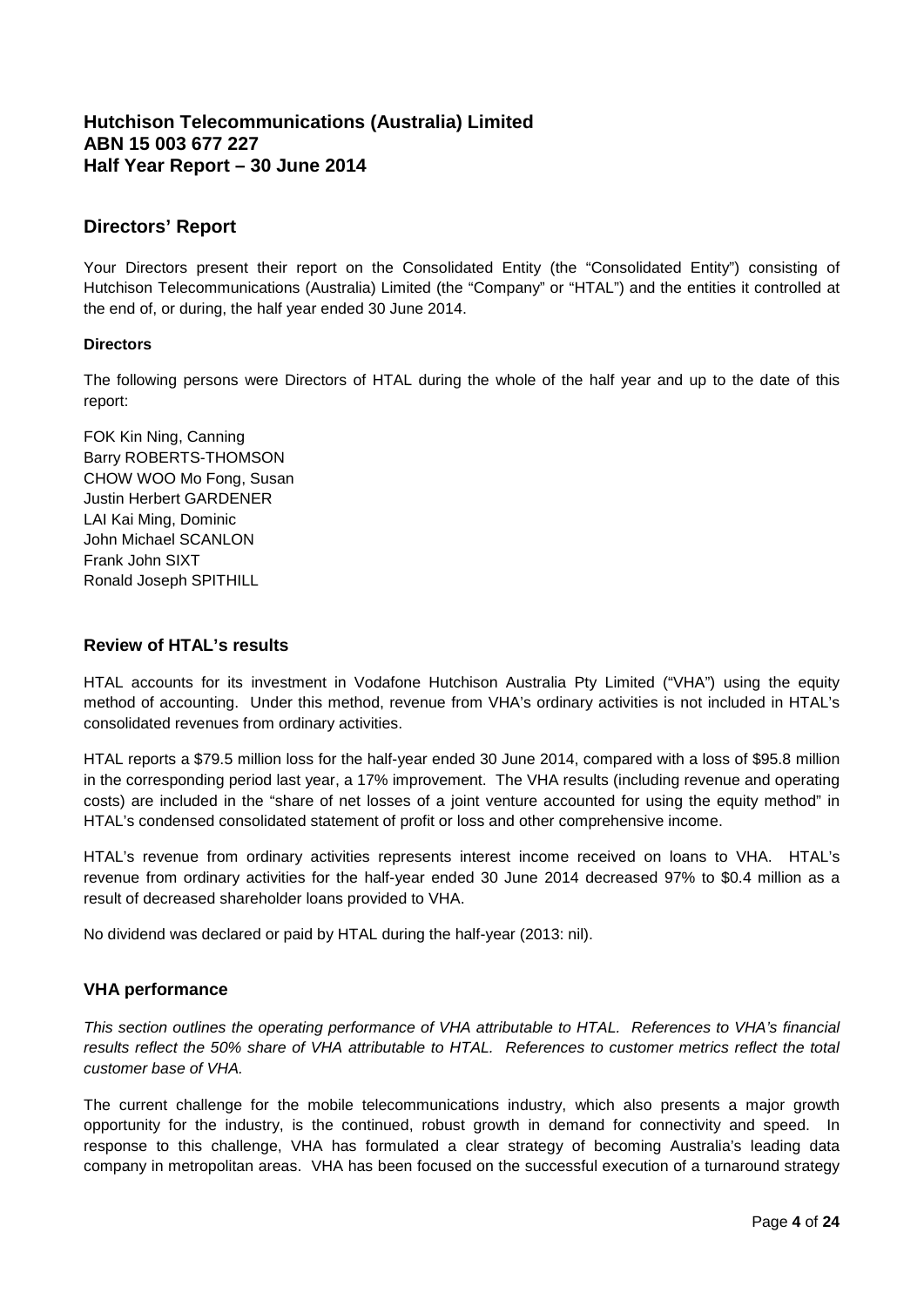for more than two years. It is seeing the benefits of the introduction in 2013 of its 4G (LTE) network with some of the fastest speeds in Australia, the upgrade of its 3G network, the expansion of onshore call centres against industry trends and the introduction of innovative international roaming pricing.

In 2014, VHA continued the momentum of its turnaround plan which consists of three key pillars:

- provide a fast reliable network where customers live, work and play;
- offer worry-free products/services; and
- provide a consistently good experience across each customer touch-point, including retail, online and call centres.

VHA's 4G network was officially launched in all five mainland capital cities in June 2013 and has continued to expand. In the first half of 2014, VHA has continued to invest in its network, accelerating its 4G network rollout, adding more than 100 new 4G sites per month on average. This is expected to ramp up to 300 a month later in the year. The VHA network (including 3G and 4G) reached 96% of the Australian population by the end of June and continues to expand.

Though mobile network speeds depend on location and use, it was confirmed by a number of independent tests that VHA's 4G network had a speed advantage in several capital cities. VHA has successfully positioned itself for rapid growth in data. VHA will continue to focus on market communications to increase awareness for VHA's capability to offer data speeds and continue to focus on the value of its customer plans which include generous data volume inclusions.

VHA has also continued to improve its customer experience across all touch points, with the ongoing upgrade and modernisation of IT systems in the contact centres and retail stores for improved acquisition and upgrade processes and the ongoing focus and continued investment in the digital platform to ensure that the online experience better meets customer needs.

The outcome of VHA's strategy has been seen in the month by month improvement in its Net Promoter Score ("NPS") results. NPS recovered to levels last seen in 2010, with network and trust perceptions continuing their significant upward trend. These were signs that VHA's turnaround efforts are having an impact and VHA continues to restore its brand image.

Although VHA's operating performance today has improved, industry growth was subdued in the saturated consumer mobile segment with mobile penetration at more than 130%. The relatively inert customer base was another hurdle to acquiring new customers. Against this background, VHA's financial performance for six months ended 30 June 2014 was mixed.

For the 6 months ended 30 June 20[1](#page-5-0)4, VHA's active customer base<sup>1</sup> declined by 3% or 137,000 to 5.2 million. The decline in customer numbers was predominately in the prepaid and wholesale (MVNO) customer base due to seasonal trends and stiff competition from a wide range of alternative providers. Encouragingly, the postpaid customer base stabilised with steady growth in high value customers, who use more data particularly as they shift to 4G and go to higher price plans.

HTAL's share of VHA's customer service revenue<sup>[2](#page-5-1)</sup> decreased by 9% compared to the prior corresponding period, which reflects the customer base losses in previous years. The ongoing decline in traditional voice and text revenue was offset by a strong growth in data revenue.

There was a significant decrease in operating expenses as a result of ongoing strong cost discipline, which include the store rationalisation initiatives to reduce duplicated stores in the same locality and operating cost

<span id="page-5-0"></span> <sup>1</sup> **Active customer base** reflects VHA's active customers in operation at the end of the reporting period – including wholesale customers (Mobile Virtual Network Operators or "MVNO").

<span id="page-5-1"></span><sup>2</sup> **Service revenue** excludes revenue related to the sale of handsets and mobile broadband devices.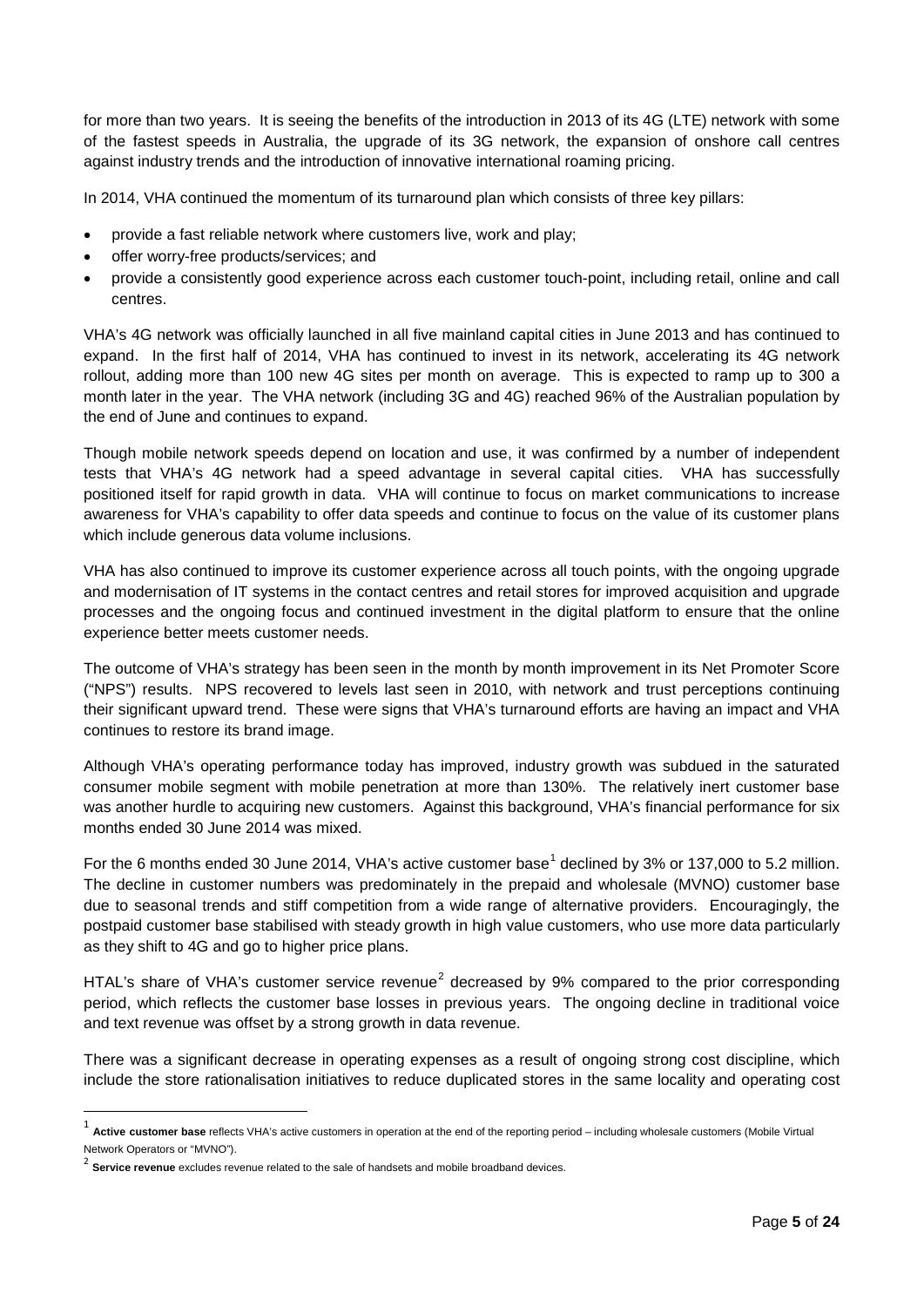optimisation initiatives supported by a process improvement program. These factors led to HTAL's share of VHA losses reducing by 27% to \$79.3 million.

VHA has commenced consideration of options to address the refinancing of the US\$3.5 billion facility maturing in June 2015, which will be undertaken in conjunction with its ultimate shareholders.

#### **Outlook**

With the support from its joint shareholders, VHA has built a strong foundation to capitalise on the exponential growth in demand for data.

In early July 2014, VHA launched new price plans to differentiate VHA further from its competitors, relying on 4G technology to provide more data with a lower cost structure. The new price plans are geared for heavy mobile data users who demand high performance, with good value, on their smartphone. This initiative is part of VHA's focus on growing high value customers, reducing its customer churn and driving new growth.

In the second half of 2014 and into 2015, VHA will continue to improve the commercial capabilities of the business, with further improvements to service, online retail capabilities and points of sale to match its commercial presence to its expanded network coverage.

HTAL is pleased with the progress of VHA's turnaround plan to date and expects to see the benefits from the strategic initiatives continue to flow into improving financial results from the second half onwards and into the 2015 financial year.

HTAL remains confident VHA is on track to achieving its turnaround goals and HTAL is committed to its investment in VHA and will continue to support its growth and profitability in the future.

#### **VHA financial and operating metrics**

*Note - the items in the table below represent the 50% share of VHA's results attributable to HTAL, except for customer numbers*

|                                          | Half-year ended  |                  |                   |  |
|------------------------------------------|------------------|------------------|-------------------|--|
|                                          | <b>June 2014</b> | <b>June 2013</b> | YoY change        |  |
| Total revenue (\$ m)                     | 862.8            | 871.9            | $(1.0\%)$         |  |
| Service revenue (\$ m)                   | 683.0            | 749.4            | $(8.9\%)$         |  |
| Share of net loss of VHA $(\text{Im})^3$ | (79.3)           | (109.1)          | (27.3%)           |  |
| The items below represent totals for VHA |                  |                  |                   |  |
| Mobile customers ('000)                  | 5,211            | 6,028            | (13.6%)           |  |
| Customer movement ('000)                 | (137)            | (551)            |                   |  |
| Postpaid % <sup>4</sup> (excl MVNO)      | 64.6%            | 63.5%            | 1.1 <sub>pp</sub> |  |
| Prepaid % <sup>5</sup> (excl MVNO)       | 35.4%            | 36.5%            | (1.1pp)           |  |

 <sup>3</sup> Reconciliation for the **Share of net loss of VHA** is set out on page 20.

<span id="page-6-1"></span><span id="page-6-0"></span><sup>4</sup> **Postpaid %** represents the number of postpaid customers out of the number of total customers (exclude MVNO). pp represents percentage points.

<span id="page-6-2"></span><sup>5</sup> P**repaid %** represents the number of prepaid customers out of the total number of customers (exclude MVNO). pp represents percentage points.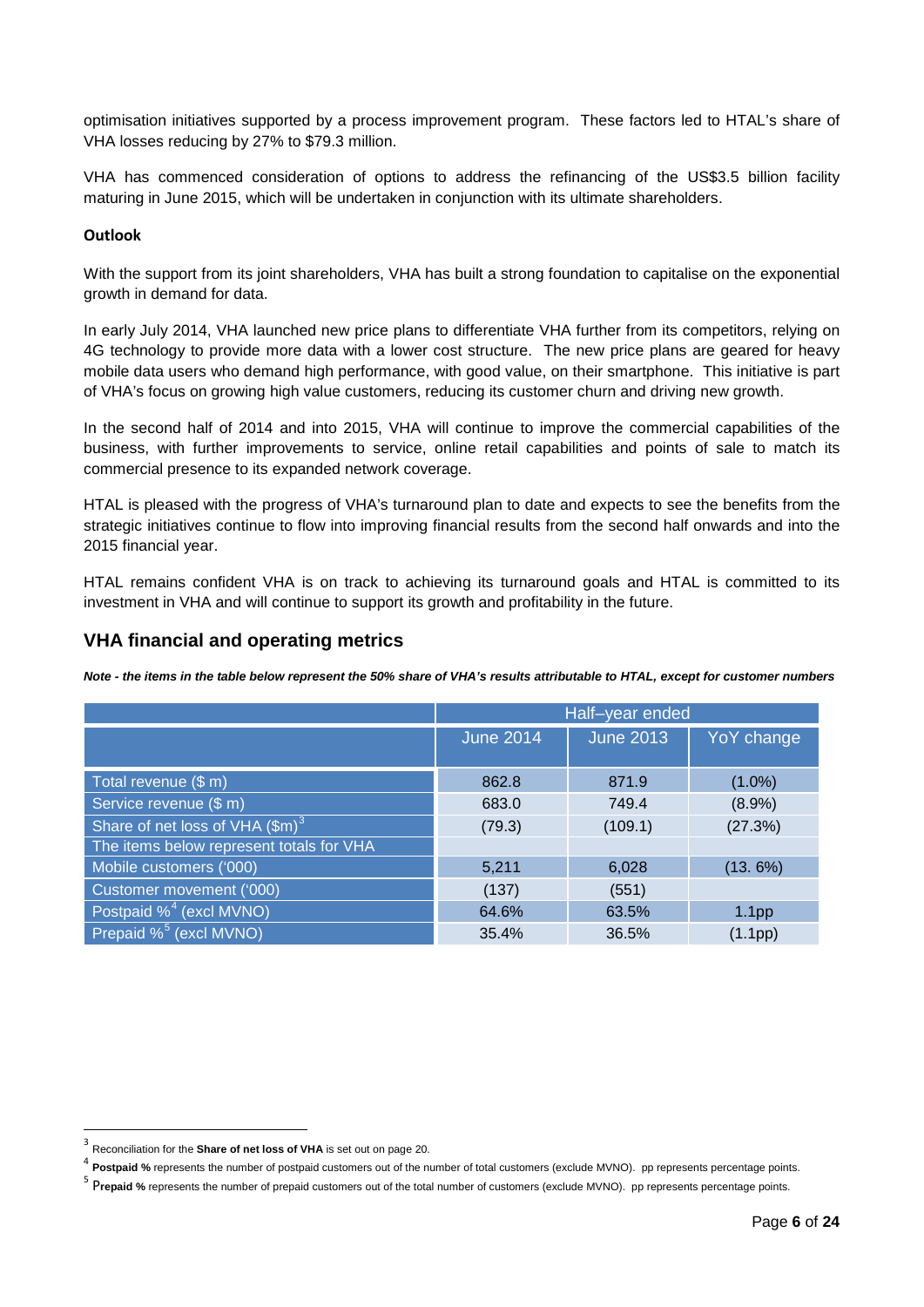#### Auditor's independence declaration

A copy of the auditor's independence declaration as required under section 307C of the Corporations Act 2001 is set out on page 8.

#### **Rounding of amounts**

The Consolidated Entity is of a kind referred to in Class Order 98/100 issued by the Australian Securities and Investments Commission, relating to the "rounding off" of amounts in the Directors' Report and financial report. Amounts in the Directors' Report and financial report have been rounded off in accordance with that Class Order to the nearest thousand dollars, or in certain cases, the nearest dollar or cent.

#### **Auditor**

PricewaterhouseCoopers was appointed as auditor on 24 June 2014 and continues in office in accordance with section 327C of the Corporations Act 2001.

This report is made in accordance with a resolution of the Directors, in accordance with section 306(3) of the Corporations Act 2001.

Director

22 July 2014

Director 22 July 2014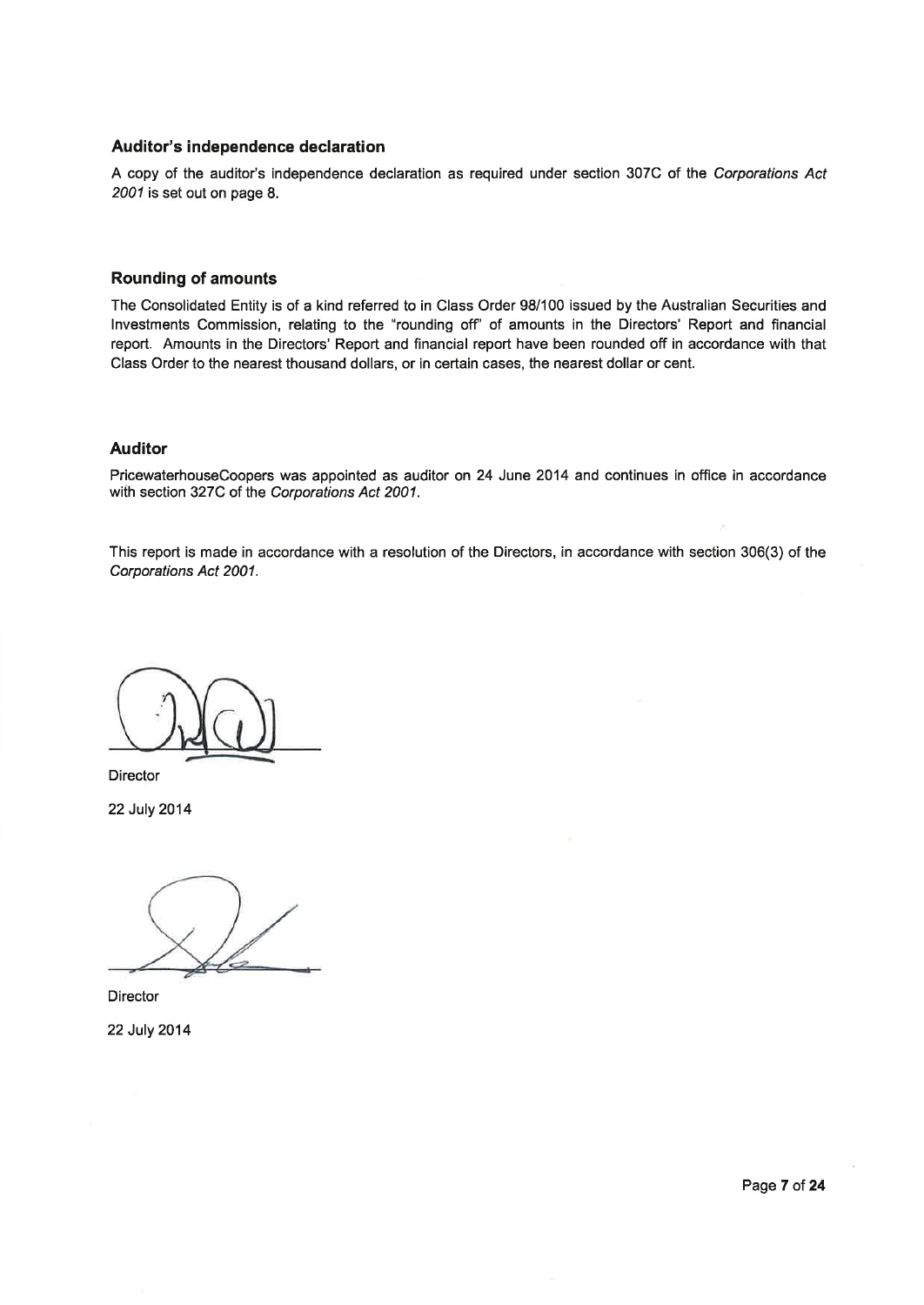

The Board of Directors Hutchison Telecommunications (Australia) Limited 40 Mount St North Sydney, NSW 2060

Dear Board Members,

# **Auditor's Independence Declaration**

As lead auditor for the review of Hutchison Telecommunications (Australia) Limited for the half year ended 30 June 2014, I declare that to the best of my knowledge and belief, there have been:

 $a)$ no contraventions of the auditor independence requirements of the Corporations Act 2001 in relation to the review; and

 $b)$ no contraventions of any applicable code of professional conduct in relation to the review.

This declaration is in respect of Hutchison Telecommunications (Australia) Limited and the entities it controlled during the period.

Viadrewok

DS Wiadrowski Partner PricewaterhouseCoopers

Sydney 22 July 2014

PricewaterhouseCoopers, ABN 52 780 433 757 Darling Park Tower 2, 201 Sussex Street, GPO BOX 2650, SYDNEY NSW 1171 Т: +61 2 8266 0000, F: +61 2 8266 9999, www.pwc.com.au

Liability limited by a scheme approved under Professional Standards Legislation.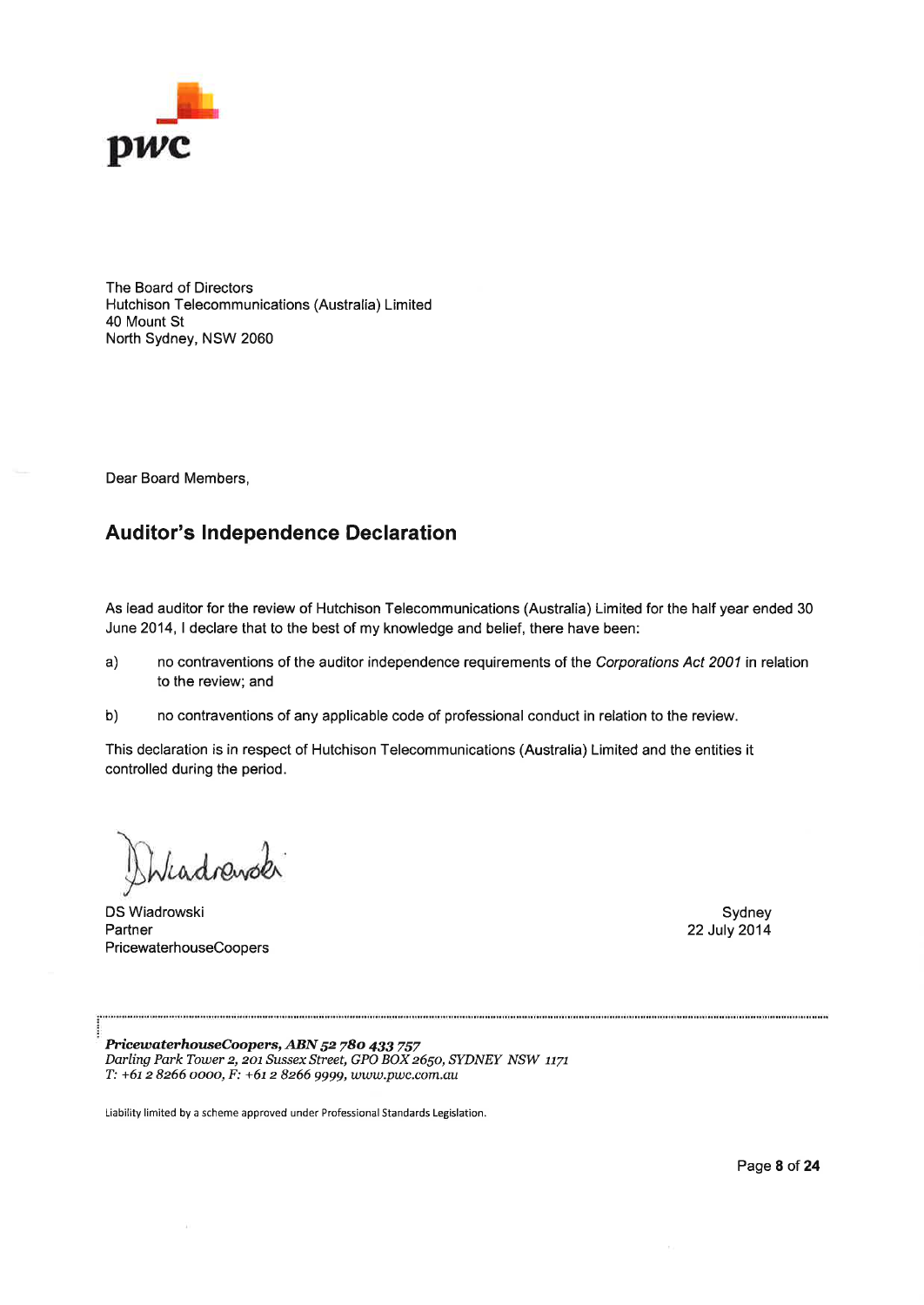# **Hutchison Telecommunications (Australia) Limited**

# <span id="page-9-0"></span>**Condensed consolidated statement of profit or loss and other comprehensive income**

## **For the half year ended 30 June 2014**

|                                                                                                                                                                                                | <b>June 2014</b><br>\$'000 | <b>June 2013</b><br>\$'000 |
|------------------------------------------------------------------------------------------------------------------------------------------------------------------------------------------------|----------------------------|----------------------------|
| <b>Revenue</b>                                                                                                                                                                                 | 442                        | 15,244                     |
| Operating expenses                                                                                                                                                                             | (658)                      | (641)                      |
| Finance costs                                                                                                                                                                                  | (5)                        | (14)                       |
| Share of net losses of a joint venture accounted for using the<br>equity method                                                                                                                | (79, 258)                  | (109, 149)                 |
| Loss before income tax                                                                                                                                                                         | (79, 479)                  | (94, 560)                  |
| Income tax expense                                                                                                                                                                             |                            | (1,235)                    |
| Loss for the period                                                                                                                                                                            | (79, 479)                  | (95, 795)                  |
| Other comprehensive (loss) / profit<br>Items that may be reclassified subsequently to profit or loss:<br>Changes in the fair value of cash flow hedges (share of joint<br>venture), net of tax | (365)                      | 4,079                      |
| Other comprehensive (loss) / profit for the period, net of tax                                                                                                                                 | (365)                      | 4,079                      |
| Total comprehensive loss for the period attributable to<br>members of Hutchison Telecommunications (Australia)<br>Limited                                                                      | (79, 844)                  | (91, 716)                  |
| Earnings per share for loss from continuing operations<br>attributable to the ordinary equity holders of the Company                                                                           | <b>Cents</b>               | Cents                      |
| Basic earnings per share                                                                                                                                                                       | (0.59)                     | (0.71)                     |
| Diluted earnings per share                                                                                                                                                                     | (0.59)                     | (0.71)                     |

*The above condensed consolidated statement of profit or loss and other comprehensive income should be read in conjunction with the accompanying notes.*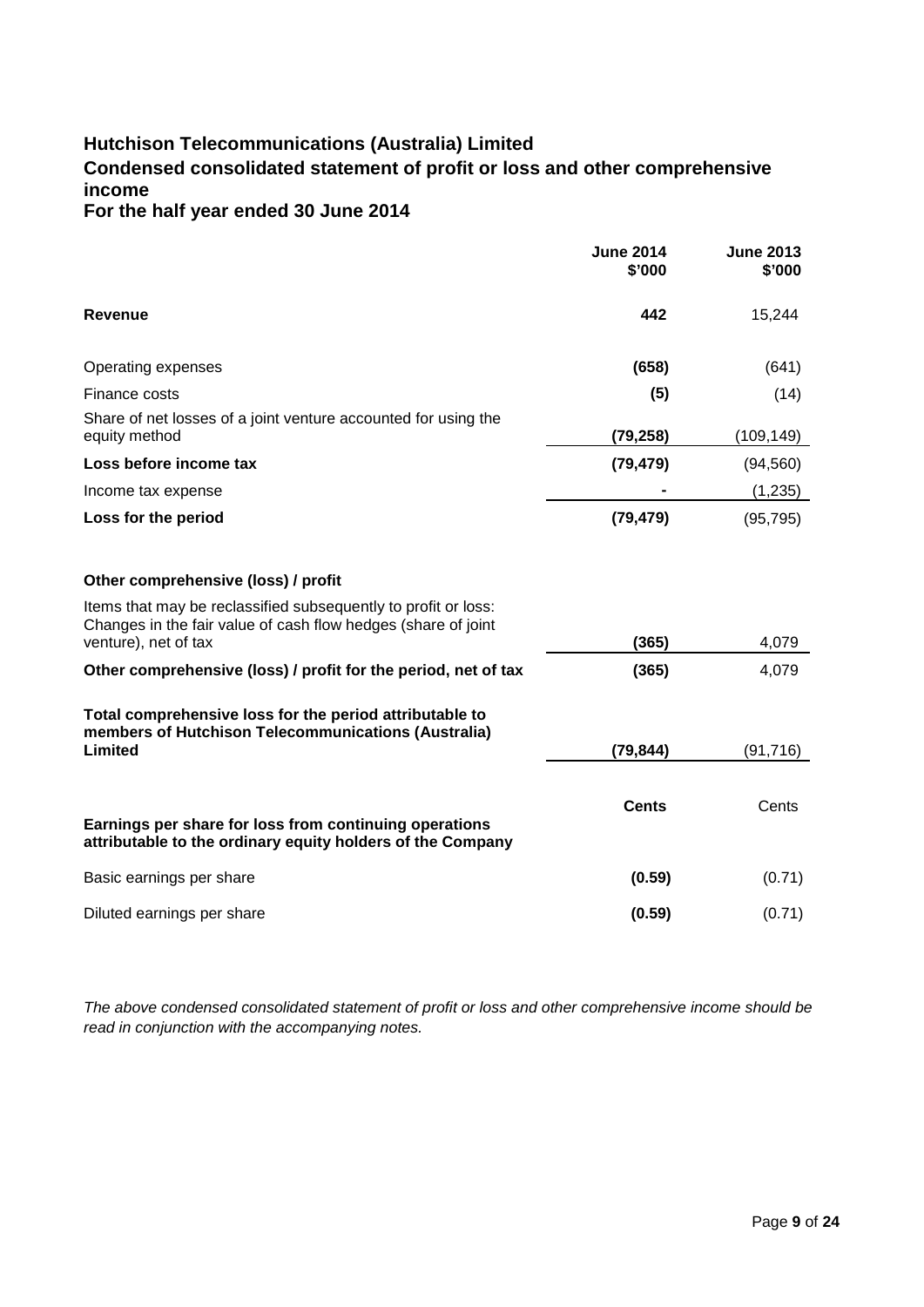# <span id="page-10-0"></span>**Hutchison Telecommunications (Australia) Limited Condensed consolidated statement of financial position As at 30 June 2014**

|                                                  | <b>June 2014</b><br>\$'000 | Dec 2013<br>\$'000 |
|--------------------------------------------------|----------------------------|--------------------|
| <b>ASSETS</b>                                    |                            |                    |
| <b>Current Assets</b>                            |                            |                    |
| Cash and cash equivalents                        | 2,923                      | 2,972              |
| Receivables                                      | $\mathbf{2}$               |                    |
| <b>Total Current Assets</b>                      | 2,925                      | 2,972              |
| <b>Non-Current Assets</b>                        |                            |                    |
| Other financial assets                           | 10,475                     | 10,074             |
| Investment accounted for using the equity method | 684,756                    | 764,379            |
| Deferred tax assets                              | 336                        | 336                |
| <b>Total Non-Current Assets</b>                  | 695,567                    | 774,789            |
| <b>Total Assets</b>                              | 698,492                    | 777,761            |
| <b>LIABILITIES</b>                               |                            |                    |
| <b>Current Liabilities</b>                       |                            |                    |
| Payables                                         | 19,349                     | 18,774             |
| Other financial liabilities                      | 103,862                    | 103,862            |
| <b>Total Current Liabilities</b>                 | 123,211                    | 122,636            |
| <b>Total Liabilities</b>                         | 123,211                    | 122,636            |
| <b>Net Assets</b>                                | 575,281                    | 655,125            |
| <b>EQUITY</b>                                    |                            |                    |
| Contributed equity                               | 4,204,488                  | 4,204,488          |
| Reserves                                         | 67,829                     | 68,194             |
| <b>Accumulated losses</b>                        | (3,697,036)                | (3,617,557)        |
| <b>Total Equity</b>                              | 575,281                    | 655,125            |

*The above condensed consolidated statement of financial position should be read in conjunction with the accompanying notes.*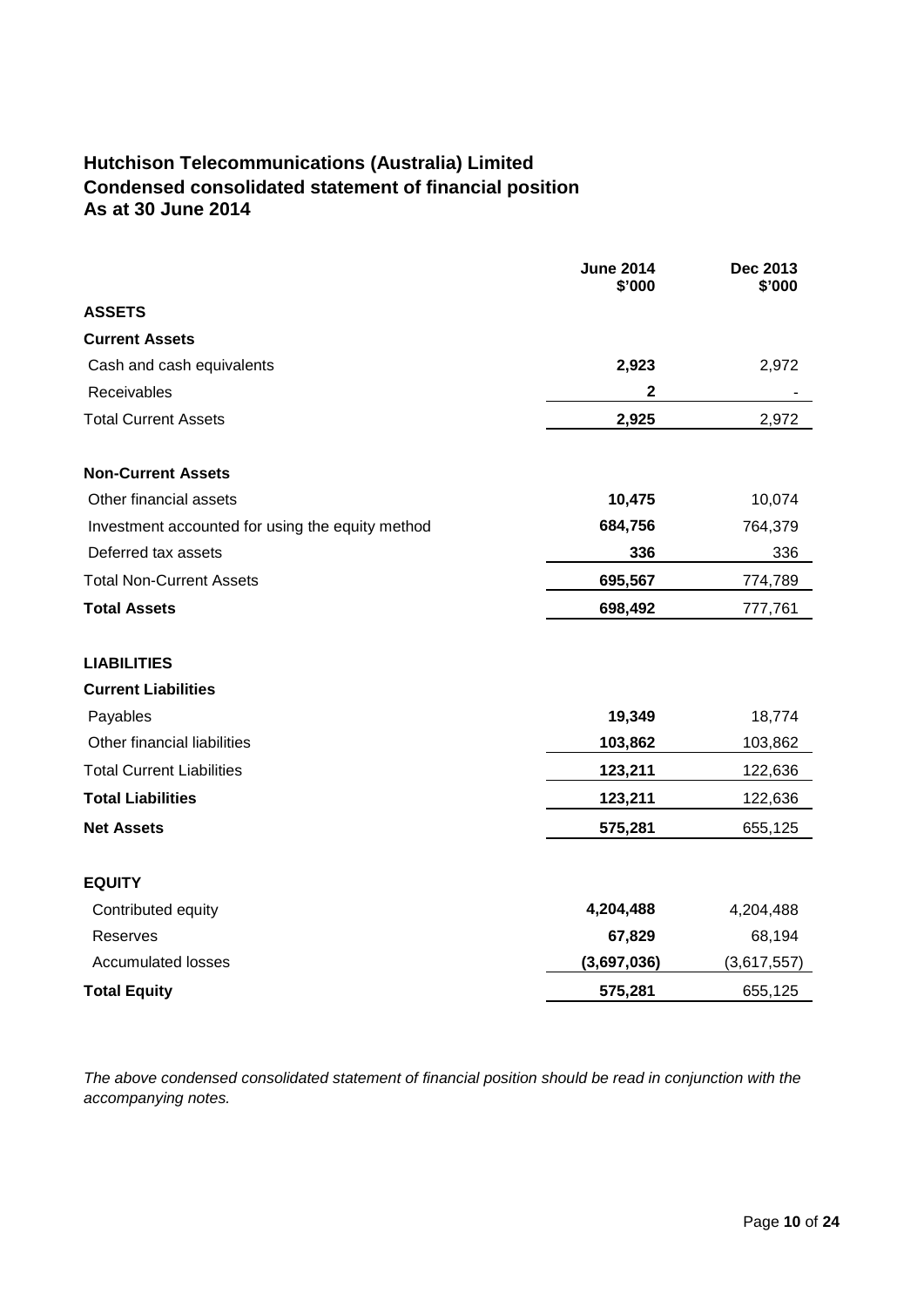# <span id="page-11-0"></span>**Hutchison Telecommunications (Australia) Limited Condensed consolidated statement of changes in equity For the half year ended 30 June 2014**

|                                                                                           |                                 |                                        | <b>Reserves</b>                      |                                       |                                        |                               |
|-------------------------------------------------------------------------------------------|---------------------------------|----------------------------------------|--------------------------------------|---------------------------------------|----------------------------------------|-------------------------------|
|                                                                                           | Contributed<br>equity<br>\$'000 | Capital<br><b>Redemption</b><br>\$'000 | <b>Cash flow</b><br>hedges<br>\$'000 | Share-<br>based<br>payments<br>\$'000 | <b>Accumulated</b><br>losses<br>\$'000 | <b>Total equity</b><br>\$'000 |
| Balance at 1 January 2013                                                                 | 4,204,488                       | 54,887                                 | (3,301)                              | 15,880                                | (3,387,599)                            | 884,355                       |
| Loss for the period<br>Share of joint venture's changes<br>in the fair value of cash flow |                                 |                                        |                                      |                                       | (95, 795)                              | (95, 795)                     |
| hedges, net of tax                                                                        |                                 |                                        | 4,079                                |                                       |                                        | 4,079                         |
| Total comprehensive loss for<br>the period                                                |                                 |                                        | 4,079                                |                                       | (95, 795)                              | (91, 716)                     |
| Balance at 30 June 2013                                                                   | 4,204,488                       | 54,887                                 | 778                                  | 15,880                                | (3,483,394)                            | 792,639                       |
| Balance at 1 January 2014                                                                 | 4,204,488                       | 54,887                                 | (2,573)                              | 15,880                                | (3,617,557)                            | 655,125                       |
| Loss for the period                                                                       |                                 |                                        |                                      |                                       | (79, 479)                              | (79, 479)                     |
| Share of joint venture's changes<br>in the fair value of cash flow<br>hedges, net of tax  |                                 |                                        | (365)                                |                                       |                                        | (365)                         |
| Total comprehensive loss for<br>the period                                                |                                 |                                        | (365)                                |                                       | (79, 479)                              | (79, 844)                     |
| Balance at 30 June 2014                                                                   | 4,204,488                       | 54,887                                 | (2,938)                              | 15,880                                | (3,697,036)                            | 575,281                       |

**Attributable to members of Hutchison Telecommunications (Australia) Limited**

*The above condensed consolidated statement of changes in equity should be read in conjunction with the accompanying notes*.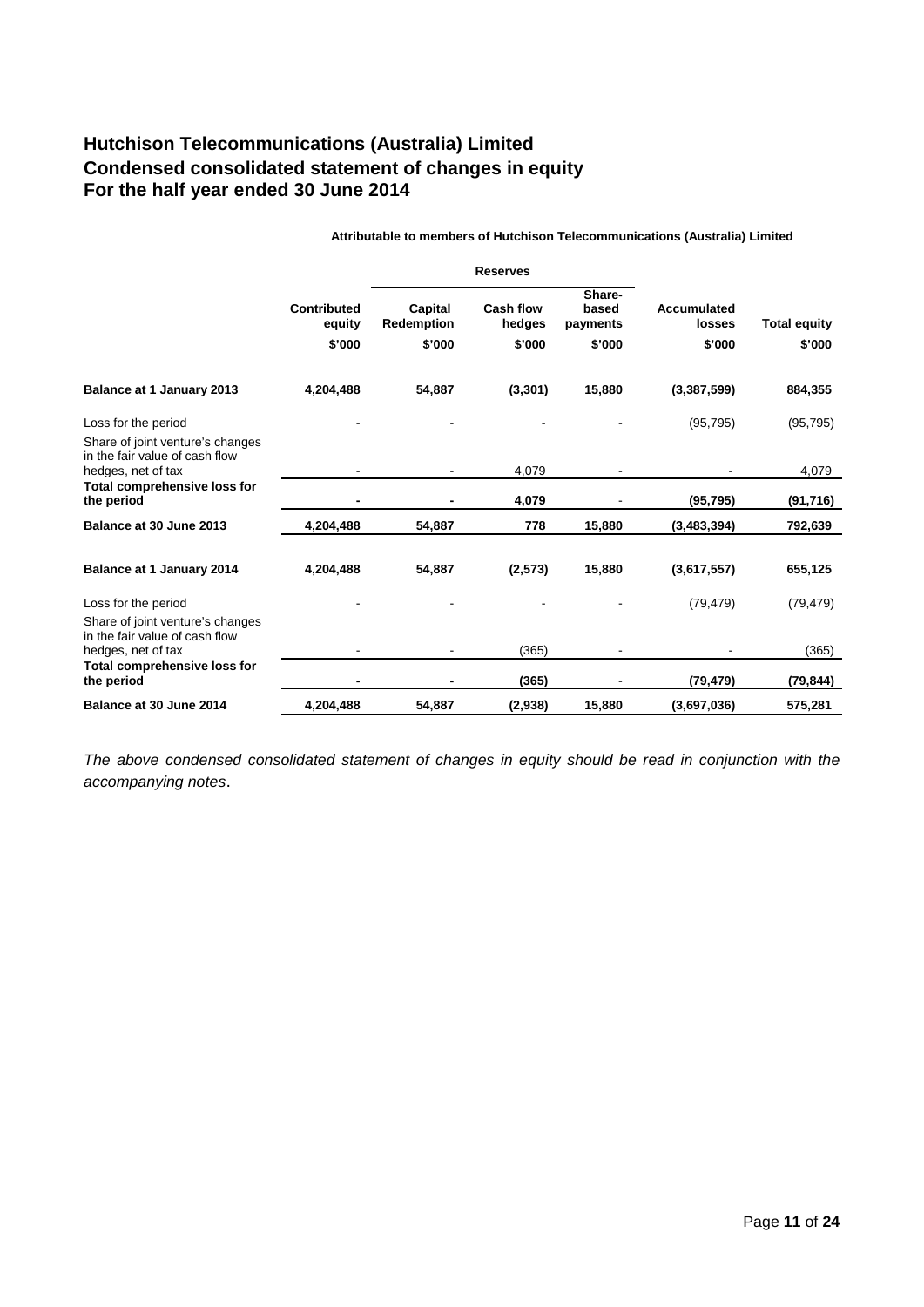# <span id="page-12-0"></span>**Hutchison Telecommunications (Australia) Limited Condensed consolidated statement of cash flows For the half year ended 30 June 2014**

|                                                         | <b>June 2014</b><br>\$'000 | <b>June 2013</b><br>\$'000 |
|---------------------------------------------------------|----------------------------|----------------------------|
|                                                         |                            |                            |
| <b>Cash Flows from Operating Activities</b>             |                            |                            |
| Payments to suppliers and employees (inclusive of GST)  | (90)                       | (38)                       |
| Interest received                                       | 41                         | 2,161                      |
| Net cash (outflows) / inflows from operating activities | (49)                       | 2,123                      |
| <b>Cash Flows from Investing Activities</b>             |                            |                            |
| Loans to joint ventures                                 |                            | (415, 715)                 |
| Repayment of loan from joint ventures                   |                            | 884,441                    |
| Net cash inflows from investing activities              |                            | 468,726                    |
| <b>Cash Flows from Financing Activities</b>             |                            |                            |
| Proceeds from borrowings - entity within the HWL Group  |                            | 330,715                    |
| Repayment of borrowings – entity within the HWL Group   |                            | (809,441)                  |
| Net cash outflows from financing activities             |                            | (478,726)                  |
| Net decrease in cash and cash equivalents               | (49)                       | (7, 877)                   |
| Cash and cash equivalents at 1 January                  | 2,972                      | 10,891                     |
| Cash and cash equivalents at 30 June                    | 2,923                      | 3,014                      |

*The above condensed consolidated statement of cash flows should be read in conjunction with the accompanying notes.*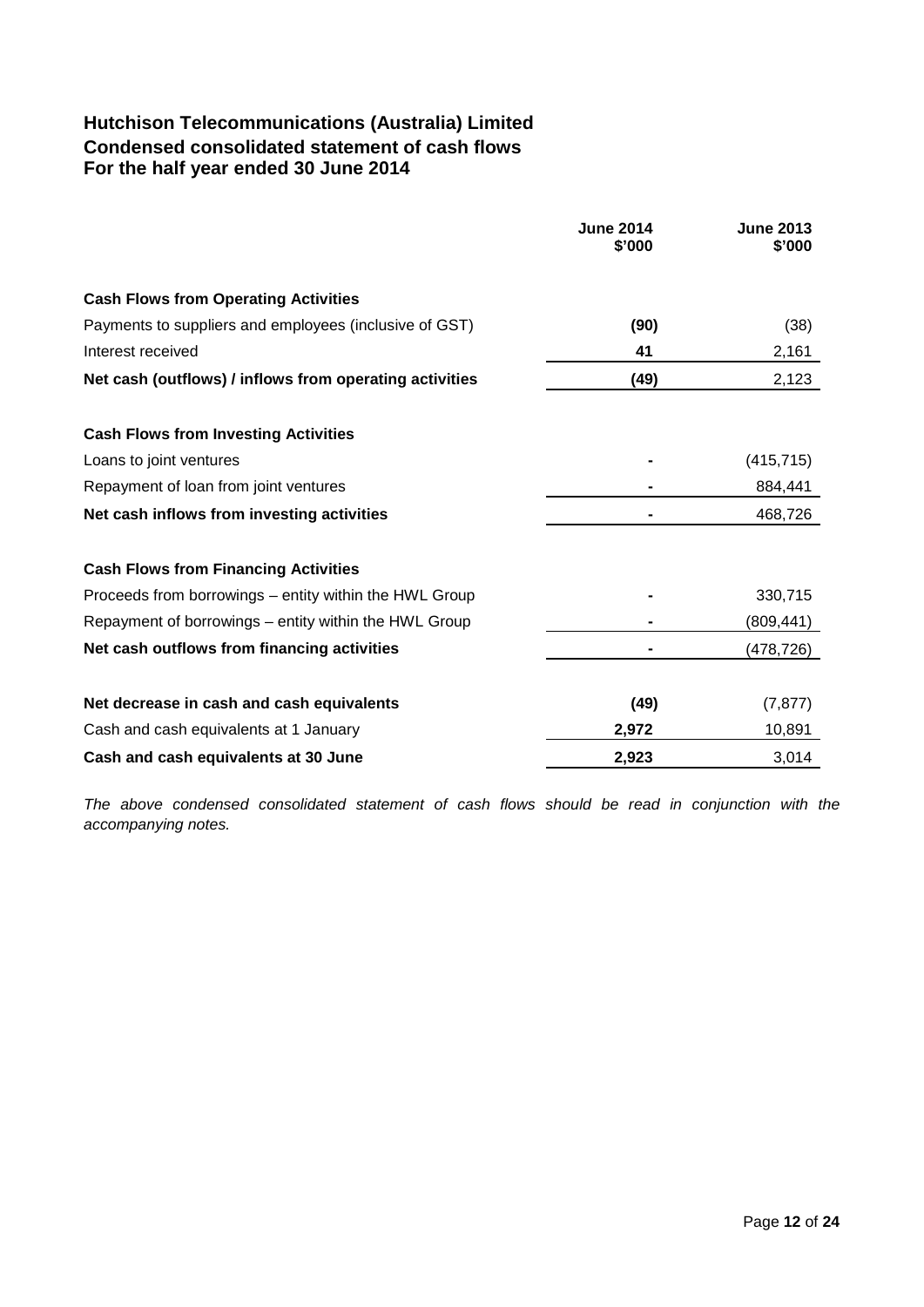## <span id="page-13-0"></span>**Hutchison Telecommunications (Australia) Limited Notes to the condensed consolidated financial statements For the half year ended 30 June 2014**

## **1 Summary of significant accounting policies**

#### **Basis of preparation of half-year report**

This general purpose financial report for the interim half year reporting period ended 30 June 2014 has been prepared in accordance with Accounting Standard *AASB* 134 *Interim Financial Reporting* and the *Corporations Act 2001.*

This interim financial report does not include all the notes of the type normally included in an annual financial report. Accordingly, this report is to be read in conjunction with the annual report for the year ended 31 December 2013 and any public announcements made by Hutchison Telecommunications (Australia) Limited (the "Group", "Consolidated Entity" or "HTAL"), during the interim reporting period in accordance with the continuous disclosure requirements of the *Corporations Act 2001*.

The accounting policies adopted are consistent with those of the previous financial year and corresponding interim reporting period.

For the purposes of preparing the financial statements, the Consolidated Entity is a for-profit entity.

#### **Going concern disclosures**

As at 30 June 2014, the Consolidated Entity has a deficiency of net current assets of \$120 million (31 December 2013: \$120 million). Included in the Consolidated Entity's current liabilities is an amount of \$104 million (31 December 2013: \$104 million) which relates to an interest free financing facility provided from a subsidiary of the ultimate parent entity, Hutchison Whampoa Limited ("HWL"), which is repayable on demand. HWL has confirmed its current intention to provide sufficient financial support to enable the Consolidated Entity to meet its financial obligations as and when they fall due for a minimum period of twelve months from the date of signing this financial report. Consequently, the Directors have prepared the financial report on a going concern basis.

#### **Principles of consolidation**

#### (i) Subsidiaries

A subsidiary is an entity over which the Group has control. The Group controls an entity when the Group is exposed to, or has rights to, variable returns from its involvement with the entity and has the ability to affect those returns through its power over the entity. Subsidiaries are fully consolidated from the date on which control is transferred to the Group.

They are deconsolidated from the date that control ceases.

(ii) Associates

An associate is an entity, other than a subsidiary or a joint venture, in which the Group has a long-term equity interest and over which the Group is in a position to exercise significant influence over its management, including participation in the financial and operating policy decisions.

The results and net assets of associates are incorporated in these accounts using the equity method of accounting, except when the investment is classified as held for sale, in which case it is accounted for under AASB 5, *Non-current assets held for sale and discontinued operations*. The total carrying amount of such investments is reduced to recognise any identified impairment loss in the value of individual investments.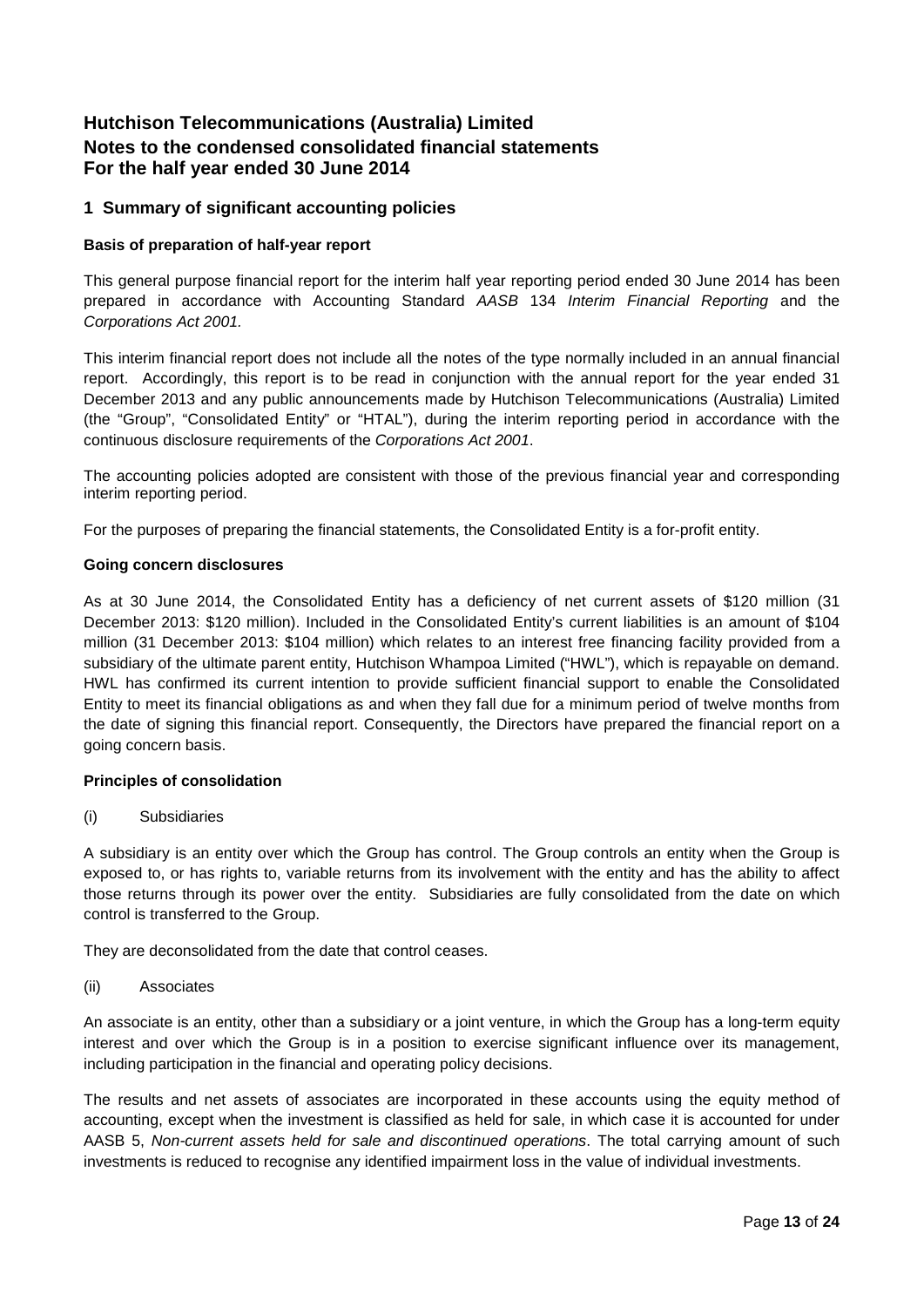#### (iii) Joint arrangements

A joint arrangement is an arrangement of which two or more parties have joint control and over which none of the participating parties has unilateral control.

Investments in joint arrangements are classified either as joint operations or joint ventures, depending on the contractual rights and obligations each investor has. Joint operations arise where the investors have rights to the assets and obligations for the liabilities of an arrangement. A joint operator accounts for its share of the assets, liabilities, revenue and expenses. Joint ventures arise where the investors have rights to the net assets of the arrangement. Joint ventures are accounted for under the equity method.

The results and net assets of joint ventures are incorporated in these accounts using the equity method of accounting, except when the investment is classified as held for sale, in which case it is accounted for under AASB 5, *Non-current assets held for sale and discontinued operations*. The total carrying amount of such investments is reduced to recognise any identified impairment loss in the value of individual investments.

HTAL has only a joint venture.

#### (iv) Equity method

Under the equity method of accounting, the investments are initially recognised at cost and adjusted thereafter to recognise the Group's share of the post-acquisition profits or losses of the investee in profit or loss, and the Group's share of movements in other comprehensive income of the investee in other comprehensive income. Dividends received or receivable from associates and joint ventures are recognised as a reduction in the carrying amount of the investment.

When the Group's share of losses in an equity-accounted investment equals or exceeds its interest in the entity, including any other unsecured long-term receivables, the Group does not recognise further losses, unless it has incurred obligations or made payments on behalf of the other entity.

Unrealised gains on transactions between the Group and its associates and joint ventures are eliminated to the extent of the Group's interest in these entities. Unrealised losses are also eliminated unless the transaction provides evidence of an impairment of the asset transferred. Accounting policies of equity accounted investees have been changed where necessary to ensure consistency with the policies adopted by the Group.

#### **Impairment of assets**

Assets that have an indefinite useful life are tested for impairment annually and when there is an indication that they may be impaired. Assets that are subject to depreciation and amortisation are reviewed for impairment to determine whether there is any indication that the carrying value of these assets may not be recoverable and have suffered an impairment loss. If any such indication exists, the recoverable amount of the asset is estimated in order to determine the extent of the impairment loss, if any. The recoverable amount is the higher of an asset's fair value less costs to dispose and value in use. Such impairment loss is recognised in the statement of profit and loss except where the asset is carried at fair value and the impairment loss does not exceed the revaluation surplus for that asset, in which case it is treated as a revaluation decrease and is recognised in other comprehensive income.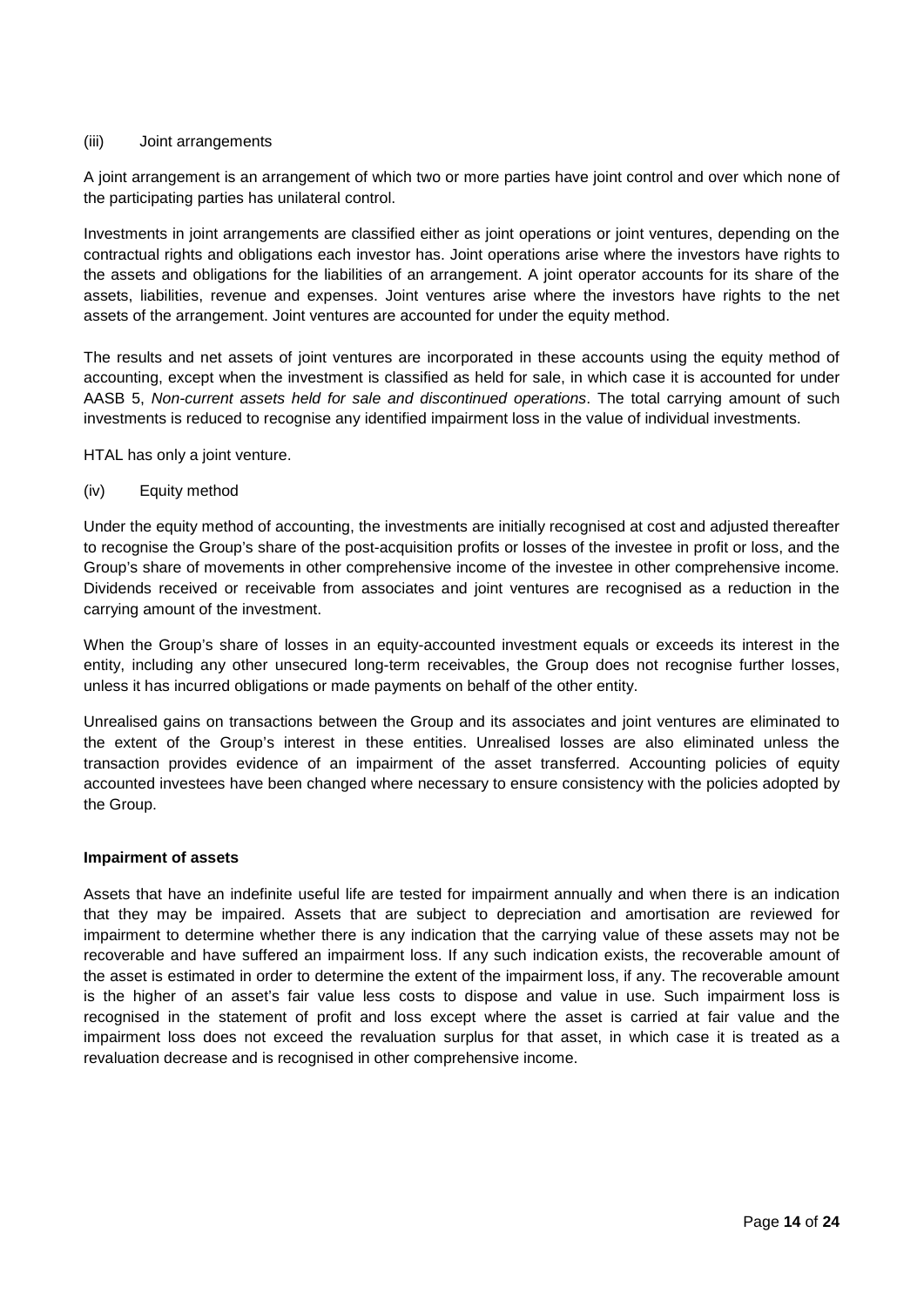#### **Operating segments**

An operating segment is a component of an entity that engages in business activities from which it may earn revenues and incur expenses, whose operating results are regularly reviewed by the entity's chief operating decision maker to make decisions about resources to be allocated to the segment and assess its performance and for which discrete financial information is available.

Operating segments have been identified based on the information provided to the chief operating decision maker. Operating segments that meet the quantitative criteria as prescribed by *AASB 8 Operating Segments* are reported separately.

#### **Critical accounting estimates and assumptions**

The preparation of financial statements requires the use of accounting estimates which, by definition will seldom equal to the actual results. Management also needs to exercise judgement in applying the Group's accounting policies. This note provides an overview of the areas that involved a higher degree of judgement or complexity and of items which are more likely to be materially adjusted due to estimates and assumptions turning out to be wrong.

(i) Impairment of investments in controlled entities and joint venture

In accordance with the Consolidated Entity's accounting policy, the investments in controlled entities and the joint venture are periodically tested for impairment. The recoverable amount of the Company's investment in controlled entities, and the recoverable amount of the Consolidated Entity's investment in its joint venture are determined on the fair value less cost of disposal methodology. The fair value underlying the calculations is based on the approved business plan for VHA. These calculations require the use of estimates and assumptions.

A discounted cash flow calculation is undertaken on the approved business plan. A terminal value is calculated on the cash flows. The cash flows are then discounted using a suitable discount rate consistent with recent external assessments of the Consolidated Entity's weighted average capital cost. The resulting net present value (NPV) is compared to the balance of the Consolidated Entity's equity accounted for investment in a joint venture. VHA's management has also run sensitivity analysis on discount rates, long term growth rates and customer churn rates in the model.

The Directors believe that the carrying values of the Consolidated Entity's investments in joint venture as at 30 June 2014 is appropriate and are not aware of any events or changes since 31 December 2013 which may potentially permanently impair the carrying values of the Consolidated Entity's investments in joint venture as at 30 June 2014.

#### (ii) Recovery of deferred tax assets

Deferred tax assets are recognised for deductible temporary differences as management considers that it is probable that future taxable profits will be available to utilise those temporary differences. Significant management judgement is required to determine the amount of deferred tax assets that can be recognised, based upon the likely timing and level of future taxable profits over the next two years together with future tax planning strategies.

(iii) Joint venture accounting adjustments

Depreciation of operating assets constitutes a substantial operating cost for the joint venture. The cost of fixed assets is charged as a depreciation expense over the estimated useful lives of the respective assets using the straight-line method and this is reflected in the "share of net losses of a joint venture accounted for using the equity method" in HTAL's condensed consolidated statement of profit or loss and other comprehensive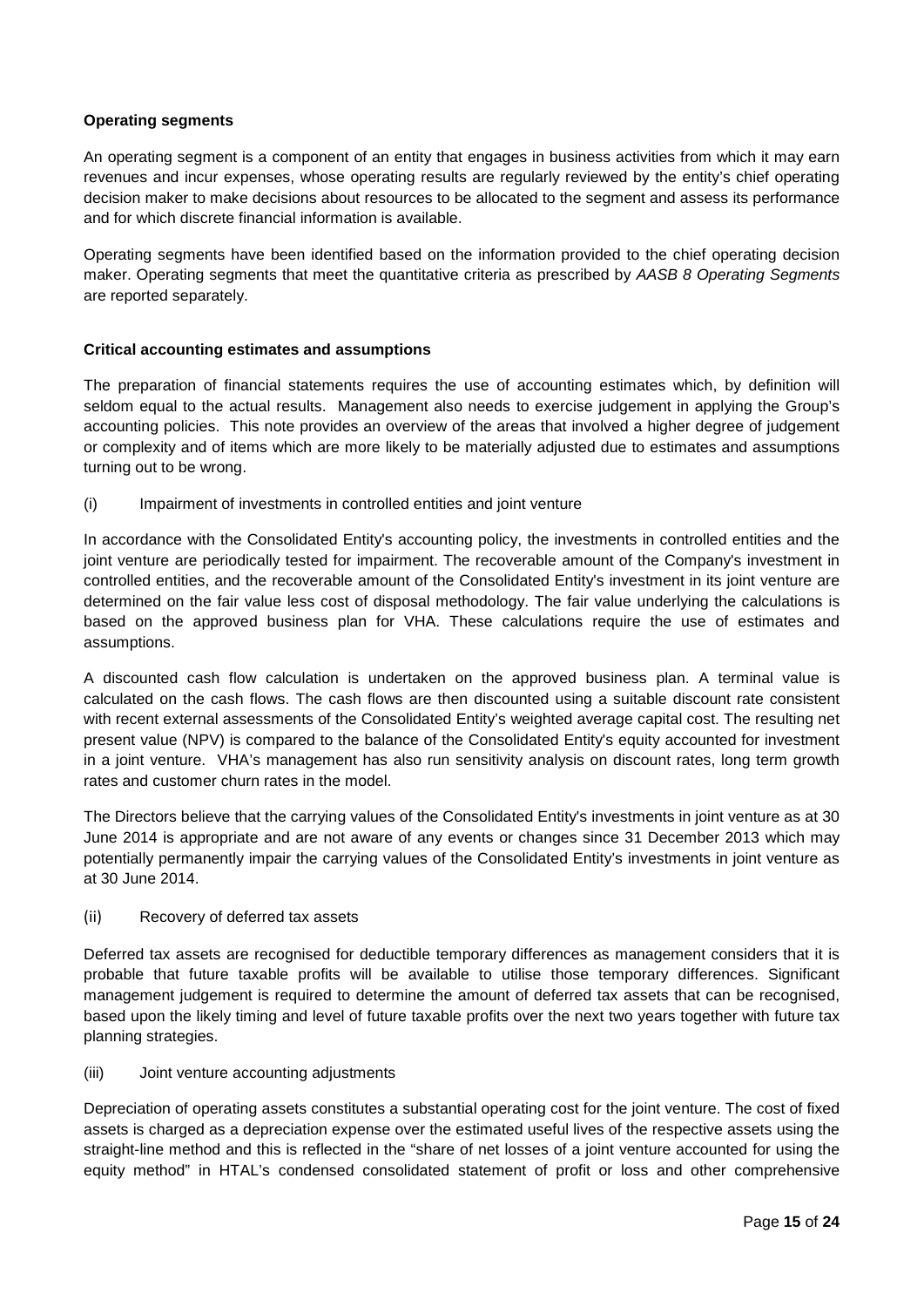income. The Directors are of the view that the estimated useful lives of network assets within the joint venture should be extended to reflect the experience of the Hutchison Whampoa group. Accordingly, adjustments to the useful lives of assets have been made when the Group's 50% interest in joint venture VHA is incorporated into the Group's consolidated financial statements. This is to reflect the use of the Group's fixed assets useful lives.

#### **Rounding of amounts to nearest thousand dollars**

The Consolidated Entity is of a kind referred to in Class Order 98/100 issued by the Australian Securities and Investments Commission, relating to the "rounding off" of amounts in the Directors' report and financial report. Amounts in the financial report have been rounded off in accordance with that Class Order to the nearest thousand dollars, or in certain cases, the nearest dollar or cent.

#### **New accounting standards and interpretations**

The consolidated entity has adopted all of the new, revised or amending Accounting Standards and Interpretations issued by the Australian Accounting Standards Board ('AASB') that are mandatory for the current reporting period.

The Consolidated Entity has applied the following standards and amendments for first time in their annual reporting period commencing 1 January 2014:

- AASB 2011-4 Amendments to Australian Accounting Standards to Remove Individual Key Management Personnel Disclosure Requirements
- AASB 2012-3 Amendments to Australian Accounting Standards Offsetting Financial Assets and Financial Liabilities
- AASB 2013-3 Amendments to Australian Accounting Standards Recoverable Amount Disclosures for Non-Financial Assets

The adoption of these accounting standards and interpretations did not have any significant impact on the financial performance or position of the Consolidated Entity.

Certain new accounting standards and interpretations have been published that are not mandatory for 30 June 2014 reporting periods and have not been early adopted by the group. The group is still assessing the impact of these new standards and interpretations on the financial statements.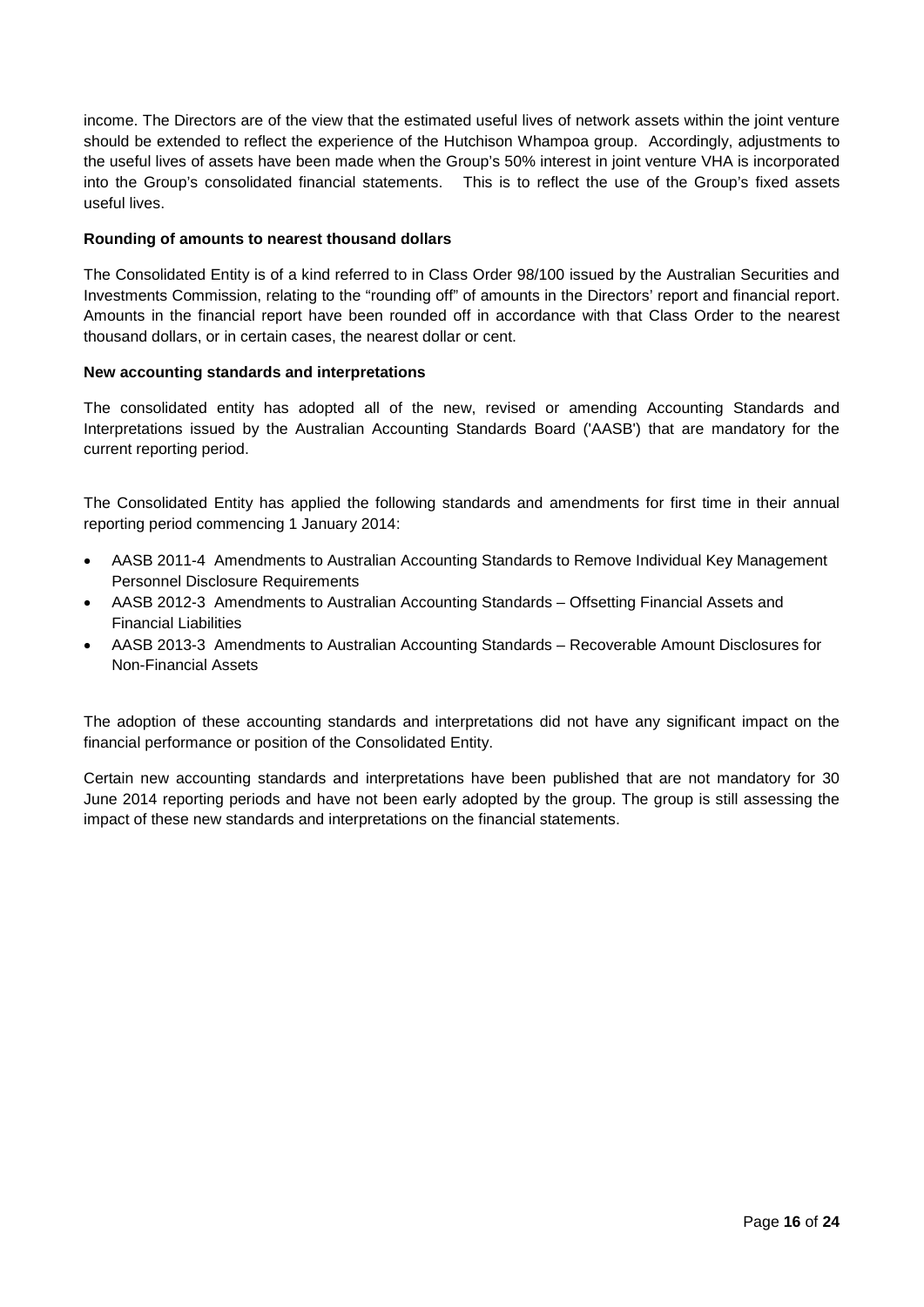## **2 Operating segment**

The Consolidated Entity has identified its operating segment based on the internal reports that are reviewed and used by the Board of Directors (the chief operating decision makers) in assessing performance and in determining the allocation of resources.

In 2014, the Consolidated Entity continued to invest in an operator within the telecommunications industry.

The chief operating decision maker of the Consolidated Entity receives information to manage its operations and investment based on one operating segment, an investor in an operator of telecommunication services. As such, the Consolidated Entity believes it is appropriate that there is one operating segment, investment in telecommunication services.

Key financial information used by the chief operating decision maker of the Consolidated Entity when evaluating the investment in telecommunication services operating segment includes:

| HTAL's share of the following items of VHA* | <b>June 2014</b><br>\$m | <b>June 2013</b><br>\$m |
|---------------------------------------------|-------------------------|-------------------------|
| <b>Total Revenue</b>                        | 863                     | 872                     |
| $EBIT/(LBIT)^6$                             | 6                       | (34)                    |
| Net Losses                                  | (79)                    | (109)                   |

\*after joint venture accounting adjustments

#### **3 Events occurring after the reporting date**

No matter or circumstance has arisen after the reporting period that has significantly affected, or may significantly affect:

- (i) the operations of the Consolidated Entity in future financial years, or
- (ii) the results of those operations in future financial years, or
- (iii) the state of affairs of the Consolidated Entity in future financial years.

<span id="page-17-0"></span> $^6$  EBIT/(LBIT) are profit/(losses) before interest and tax = Net profit/(losses) + interest expenses – interest income. Further information is set out on page 20.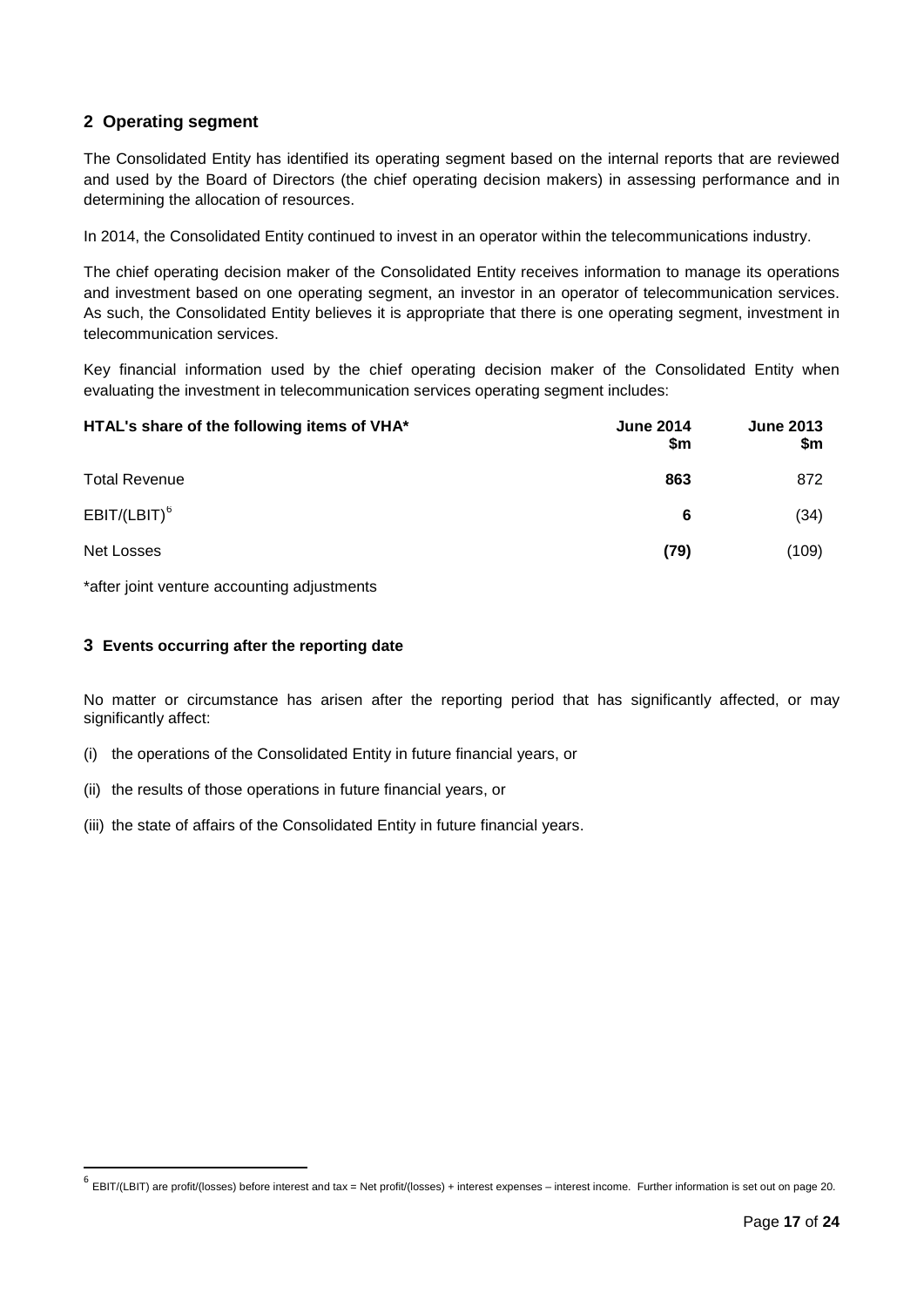#### **Directors' Declaration**

In the Directors' opinion:

(a) the financial statements and notes set out on pages 9 to 17 are in accordance with the Corporations Act 2001, including:

(i) complying with Accounting Standards, the Corporations Regulations 2001 and other mandatory professional reporting requirements; and

(ii) giving a true and fair view of the Consolidated Entity's financial position as at 30 June 2014 and of its performance for the half year ended on that date; and

(b) there are reasonable grounds to believe that Hutchison Telecommunications (Australia) Limited will be able to pay its debts as and when they become due and payable.

This declaration is made in accordance with a resolution of the Directors.

**Director** 

22 July 2014

Director

22 July 2014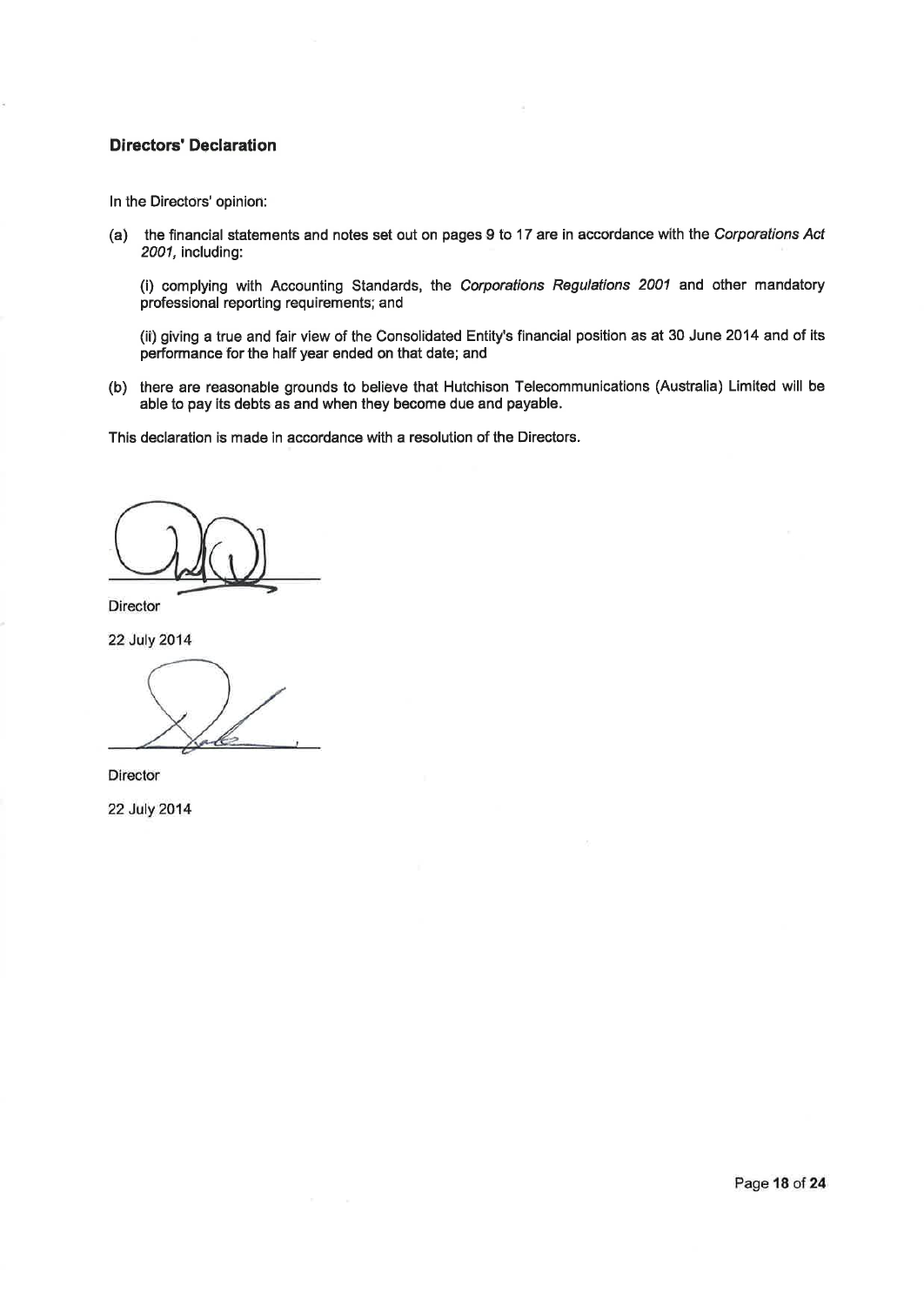# <span id="page-19-0"></span>**Hutchison Telecommunications (Australia) Limited Supplementary Appendix 4D information**

#### **NTA Backing** *(Appendix 4D item 3)*

|                                                                                | <b>June 2014</b> | <b>June 2013</b> |
|--------------------------------------------------------------------------------|------------------|------------------|
| Net tangible asset backing per ordinary share                                  | \$0.04           | \$0.06           |
| <b>Controlled entities acquired or disposed of (Appendix 4D item 4)</b><br>N/A |                  |                  |
| Additional dividend/distribution information (Appendix 4D item 5)<br>N/A       |                  |                  |
| Dividend/distribution reinvestment plan (Appendix 4D item 6)<br>N/A            |                  |                  |

#### **Associates and Joint Venture entities** *(Appendix 4D item 7)*

#### **Joint venture**

HTAL owns a 50% interest in a joint venture with Vodafone Group Plc named Vodafone Hutchison Australia Pty Limited ("VHA"), which is involved in providing mobile telecommunication services in Australia. The interest in VHA, held by a controlled entity, Hutchison 3G Australia Holdings Limited ("H3GAH"), is accounted for in the consolidated financial reports using the equity method.

The aggregate share of losses from VHA for the half year ended 30 June 2014 is \$79,258,000 (2013: \$109,149,000).

#### **Information relating to the joint venture is set out below:**

| <b>June 2014</b><br>\$'000                                             | <b>June 2013</b><br>\$'000 |
|------------------------------------------------------------------------|----------------------------|
| Reconciliation of interest in a joint venture                          |                            |
| Investment brought forward at 1 January<br>764.379                     | 1.009.263                  |
| (79, 258)<br>Loss for the year                                         | (109, 149)                 |
| Share of change in fair value of cash flow hedges, net of tax<br>(365) | 4.079                      |
| Interest in a joint venture at 30 June<br>684.756                      | 904,193                    |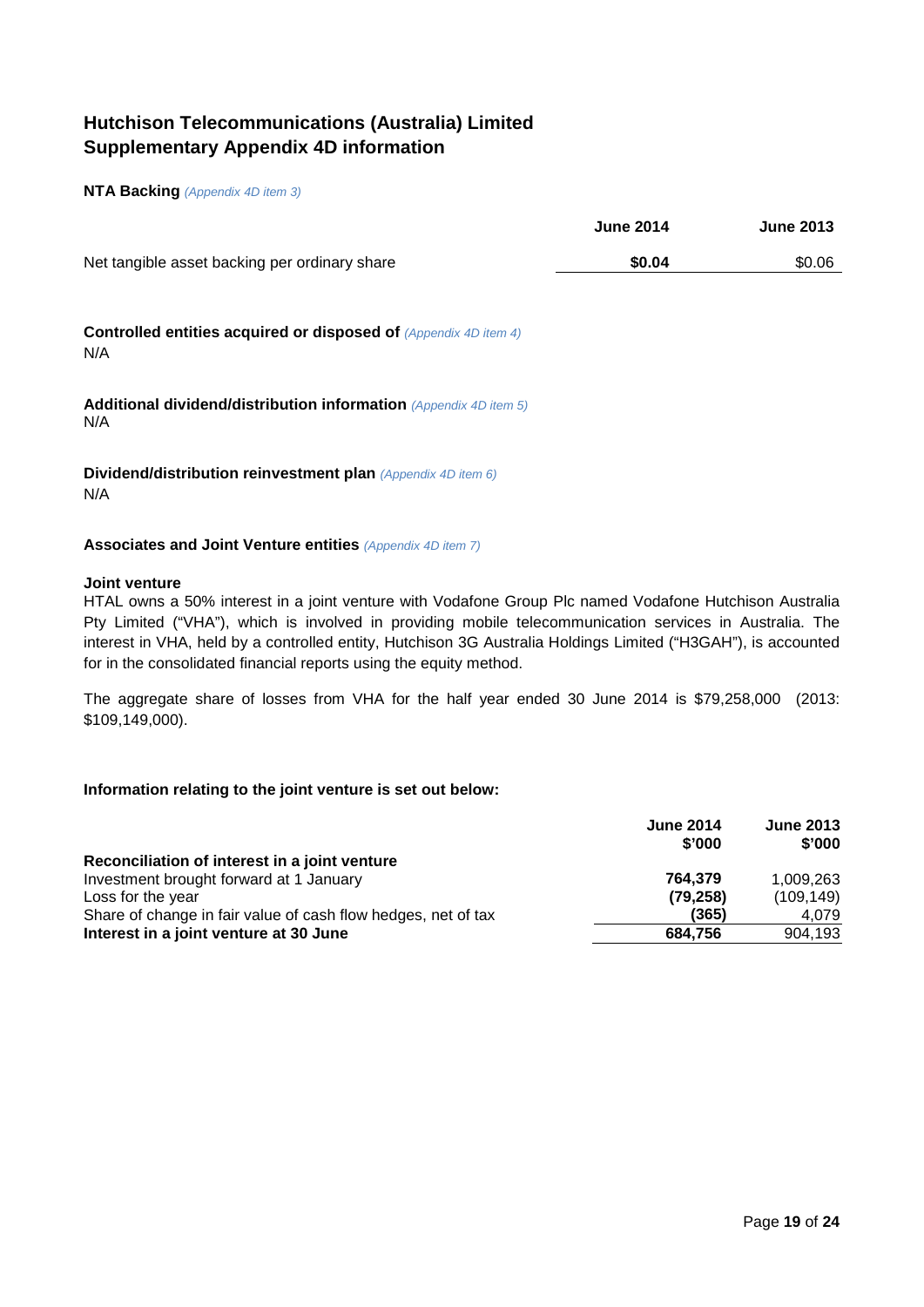Summarised financial information of the joint venture, based on its Australian Accounting Standards financial statements and reconciliation with the carrying amount of the investment in consolidated financial statements, are set out below:

|                                                   | <b>June 2014</b> | Dec 2013      |
|---------------------------------------------------|------------------|---------------|
|                                                   | \$'000           | \$'000        |
| <b>Current assets</b>                             | 1,045,304        | 1,294,466     |
| Non-current assets                                | 6,248,714        | 6,608,999     |
| <b>Current liabilities</b>                        | (4,852,827)      | (1, 247, 781) |
| Non-current liabilities                           | (1,963,645)      | (5,947,886)   |
| <b>Net Assets</b>                                 | 477,546          | 707,798       |
| Proportion of the Consolidated Entity's ownership | 50%              | 50%           |
| Share of the joint venture's net assets           | 238,773          | 353,899       |
| Goodwill                                          | 165,321          | 165,321       |
| Joint venture accounting adjustments              | 280,662          | 245,159       |
| Carrying amount of the investment                 | 684,756          | 764.379       |

The carrying value of HTAL's investment in VHA is predicated on the ongoing financial support from both of VHA's shareholders. At 30 June 2014, HTAL's share of VHA's net current asset deficiency is \$1,903.8 million (2013: net current assets of \$23.3 million). One of VHA's ultimate shareholders, Hutchison Whampoa Limited, and one of its direct shareholders, Vodafone Oceania Limited, have each confirmed their current intention to provide financial support to enable VHA to meet its financial obligations as and when they fall due for a minimum period of twelve months from the date of signing this financial report.

| Summarised statement of profit or loss and other comprehensive income of VHA |                  |                  |
|------------------------------------------------------------------------------|------------------|------------------|
|                                                                              | <b>June 2014</b> | <b>June 2013</b> |
|                                                                              | \$'000           | \$'000           |
| Revenues                                                                     | 1,725,601        | 1,743,815        |
| <b>Expenses</b>                                                              | (1,955,124)      | (2,027,160)      |
| Loss before income tax                                                       | (229, 523)       | (283, 345)       |
| Income tax expense                                                           |                  |                  |
| Loss for the period                                                          | (229, 523)       | (283, 345)       |
| Other comprehensive loss                                                     |                  |                  |
| Changes in the fair value of cash flow hedges, net of tax                    | (729)            | 8,158            |
| <b>Total comprehensive loss</b>                                              | (230, 252)       | (275, 187)       |
|                                                                              |                  |                  |
| 50% share of VHA's loss for the period                                       | (114, 762)       | (141, 673)       |
| Joint venture accounting adjustments                                         | 35,504           | 32,524           |
| Share of joint venture's loss                                                | (79,258)         | (109,149)        |
| VHA's financial statements include the following specific items:             |                  |                  |
|                                                                              | <b>June 2014</b> | Dec 2013         |
|                                                                              | \$'000           | \$'000           |
| Cash and cash equivalents                                                    | 176,893          | 116,436          |
| <b>Current financial liabilities</b>                                         | (3,824,420)      | (89, 698)        |
| Non-current financial liabilities                                            | (1,807,899)      | (5,767,501)      |
|                                                                              | <b>June 2014</b> | <b>June 2013</b> |
|                                                                              | \$'000           | \$'000           |
| Depreciation and amortisation^                                               | (504, 448)       | (508, 272)       |
| Interest income                                                              | 2,781            | 4,099            |
| Interest expense                                                             | (172, 835)       | (153, 590)       |

^ Depreciation and amortisation under the HTAL basis are \$433 million for period ended 30 June 2014 (2013: \$446 million). The differences are primarily related to differences in the estimated economic useful lives of property, plant and equipment.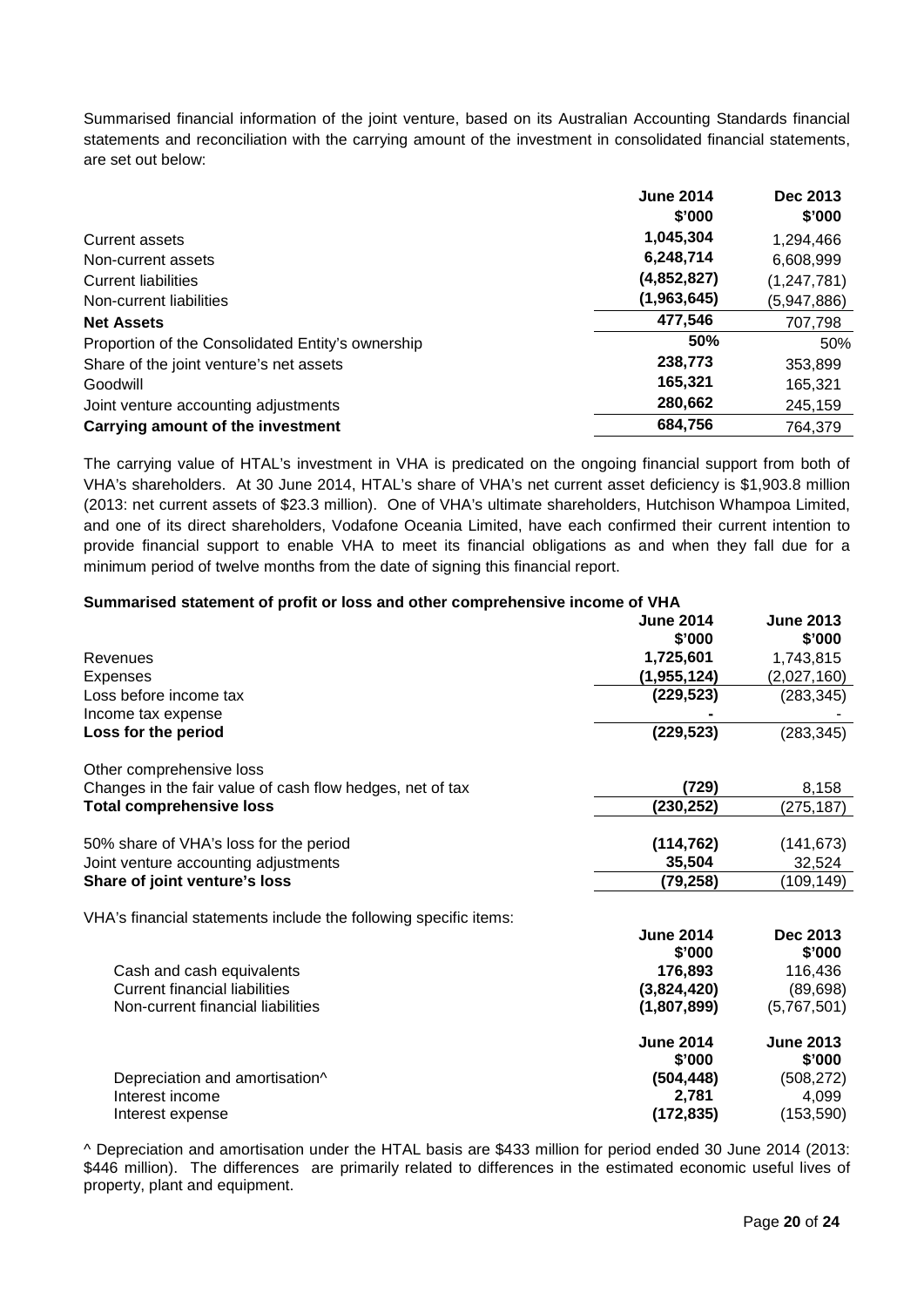## **Foreign Accounting standards** *(Appendix 4D item 8)*

For foreign entities only, details of the accounting standards used in compiling the report e.g. International Accounting Standards

N/A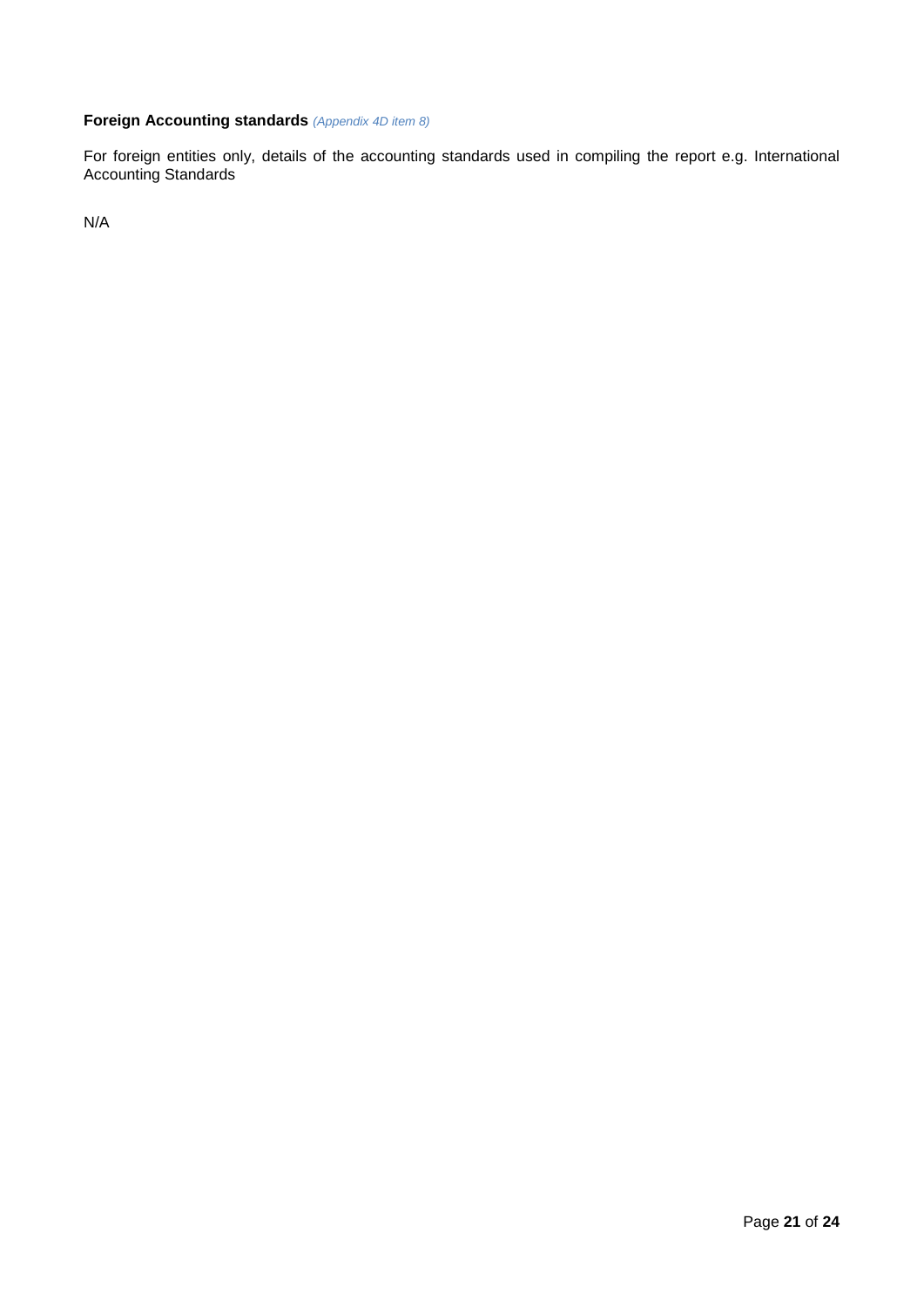### Hutchison Telecommunications (Australia) Limited **Compliance Statement**

- This report has been prepared in accordance with AASB Standards, other AASB authoritative  $\mathbf{1}$ pronouncements and Urgent Issues Group Consensus Views or other standards acceptable to ASX.
- $\overline{2}$ This report, and the financial statements upon which the report is based (if separate), use the same accounting policies.
- $\mathbf{3}$ This report does give a true and fair view of the matters disclosed.
	- This report is based on +accounts to which one of the following applies. (Tick one) The  $^+$ accounts have been  $\checkmark$ The 'accounts have been subject 'n audited. to review.
		- The  $^+$ accounts are in the  $\Box$ process of being audited or subject to review.

The <sup>+</sup>accounts have not yet been audited or reviewed.

 $\sqrt{5}$ The auditor's review report is attached.

 $\Box$ 

 $\boldsymbol{6}$ The entity has a formally constituted audit committee.

| Sign here: .<br>(Director) |
|----------------------------|
| Print name:                |
| Sign here:<br>(Director)   |

Date: 22 July 2014

Date: 22 July 2014

Print name

 $\overline{4}$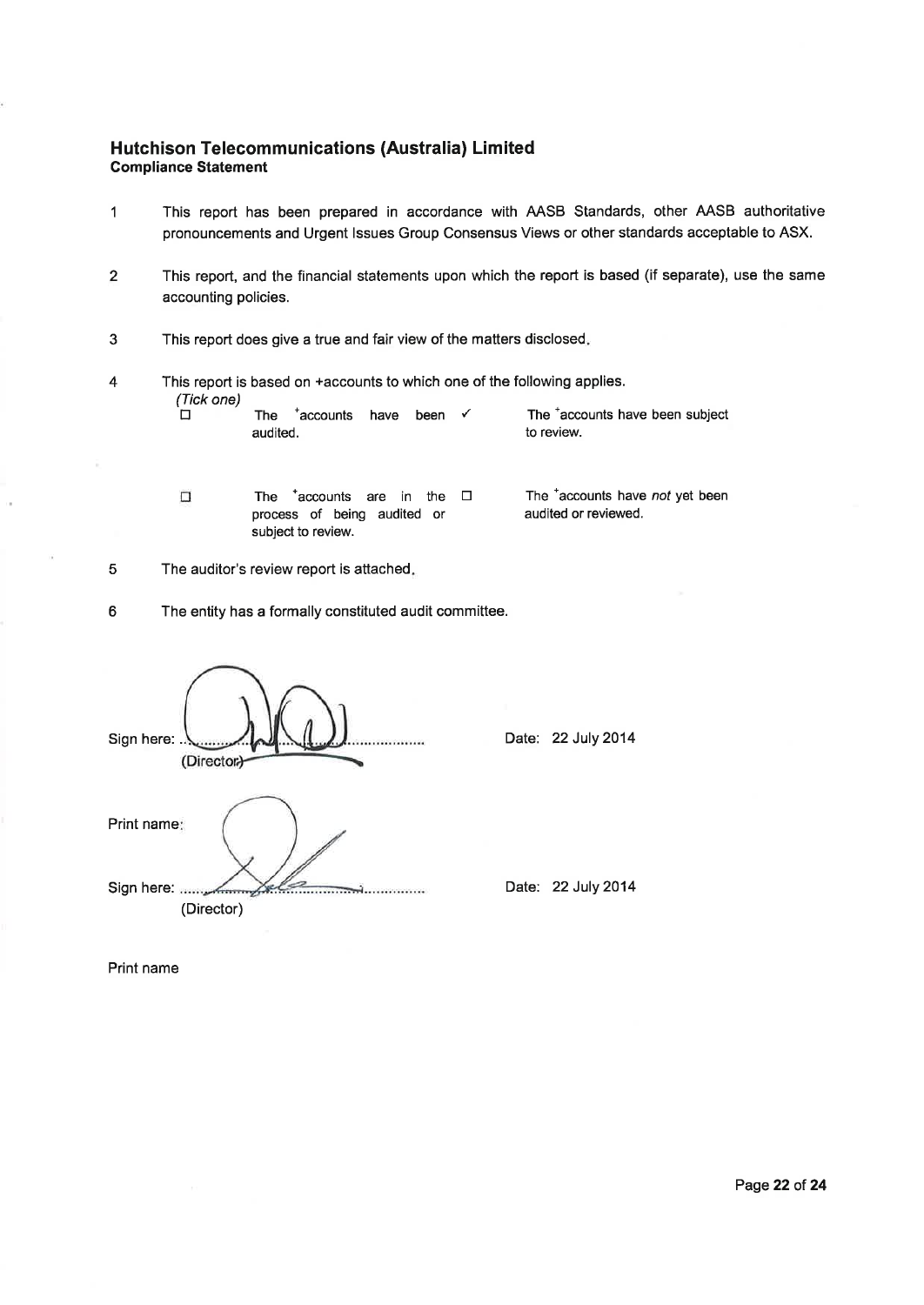

# Independent auditor's review report to the members of Hutchison **Telecommunications (Australia) Limited**

## **Report on the Half-Year Financial Report**

We have reviewed the accompanying half-year financial report of Hutchison Telecommunications (Australia) Limited (the Company), which comprises the condensed consolidated statement of financial position as at 30 June 2014, the condensed consolidated statement of profit or loss and other comprehensive income, condensed consolidated statement of changes in equity and condensed consolidated statement of cash flows for the half-year ended on that date, selected explanatory notes and the Directors' declaration for Hutchison Telecommunications (Australia) Limited (the consolidated entity). The consolidated entity comprises the company and the entities it controlled during that half-year.

## Directors' responsibility for the half-year financial report

The directors of the company are responsible for the preparation of the half-year financial report that gives a true and fair view in accordance with Australian Accounting Standards (including the Australian Accounting Interpretations) and the Corporations Act 2001 and for such internal control as the directors determine is necessary to enable the preparation of the half-year financial report that is free from material misstatement whether due to fraud or error.

#### Auditor's responsibility

Our responsibility is to express a conclusion on the half-year financial report based on our review. We conducted our review in accordance with Australian Auditing Standard on Review Engagements ASRE 2410 Review of a Financial Report Performed by the Independent Auditor of the Entity, in order to state whether, on the basis of the procedures described, we have become aware of any matter that makes us believe that the financial report is not in accordance with the Corporations Act 2001 including: giving a true and fair view of the consolidated entity's financial position as at 30 June 2014 and its performance for the half-year ended on that date; and complying with Accounting Standard AASB 134 Interim Financial Reporting and the Corporations Regulations 2001. As the auditor of Hutchison Telecommunications (Australia) Limited, ASRE 2410 requires that we comply with the ethical requirements relevant to the audit of the annual financial report.

A review of a half-year financial report consists of making enquiries, primarily of persons responsible for financial and accounting matters, and applying analytical and other review procedures. A review is substantially less in scope than an audit conducted in accordance with Australian Auditing Standards and consequently does not enable us to obtain assurance that we would become aware of all significant matters that might be identified in an audit. Accordingly, we do not express an audit opinion.

PricewaterhouseCoopers, ABN 52 780 433 757 Darling Park Tower 2, 201 Sussex Street, GPO BOX 2650, SYDNEY NSW 1171 Т: +61 2 8266 0000, F: +61 2 8266 9999, www.pwc.com.au

Liability limited by a scheme approved under Professional Standards Legislation.